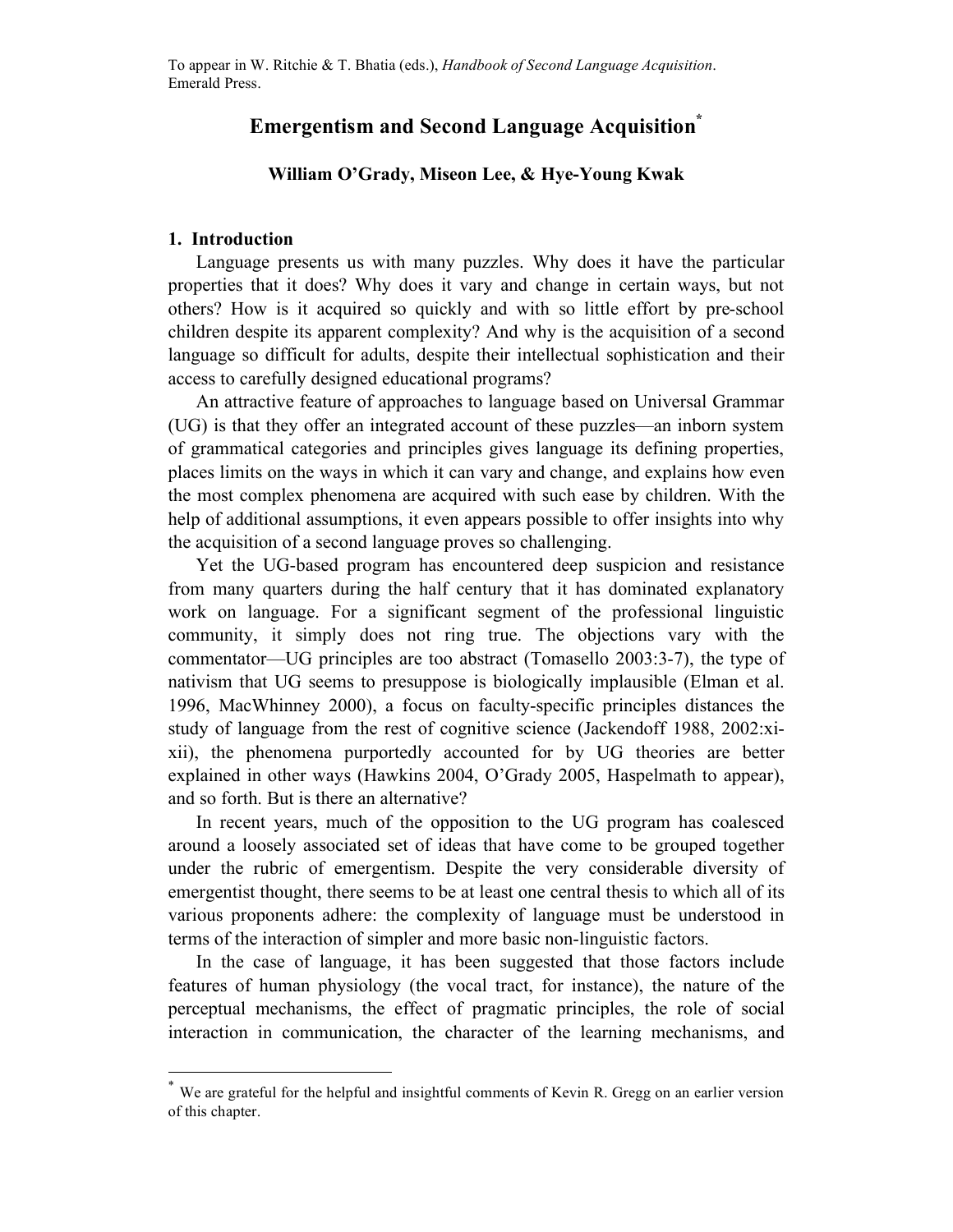limitations on working memory and processing capacity—but not inborn grammatical principles.

The earliest emergentist work focused on the important problem of how children acquire a language in response to the sorts of experience typical of childhood. More recently, there has been growing interest in the relevance of emergentism to understanding second language acquisition as well, marked in part by the fact that three major journals have devoted special issues to the examination and evaluation of emergentist work on SLA—*Applied Linguistics* 27/4 (2006), under the editorship of Nick Ellis and Diane Larsen-Freeman, *Lingua* 118 (2008), edited by Roger Hawkins, and *The Modern Language Journal* 92/2 (2008), under the editorship of Kees de Bot. Although modest in comparison to work in the UG framework, the emergentist literature on SLA offers analyses for a representative range of phenomena, including grammatical morphology (Ellis 2006b), competition-based processing (MacWhinney 2008 and the references cited there), quantifier scope (O'Grady 2007), and *want to* contraction (O'Grady et al. 2008). See Ellis & Larsen-Freeman (2006) for some general discussion.

### **2. Emergentist approaches to language acquisition**

Emergentist approaches to language acquisition can be divided into two types, depending on the dominant strategy that they adopt. On the one hand, there is a very influential and impressive body of research that focuses on the importance of the input (or usage) for understanding how language acquisition works. Ellis (2002, 2006a) provides a far-reaching discussion of this approach. On the other hand, a smaller body of research explores the role of the processor–working memory interface in language acquisition, addressing problems of learnability and development that have traditionally been the exclusive domain of UG-based work. O'Grady (2008a,c) offers an introduction to this approach. Let us consider each program in more detail.

### **2.1 Input-based emergentism**

One of the earliest examples of a systematic input-based approach to language learning is the Competition Model put forward by Brian MacWhinney (MacWhinney 1987, Bates & MacWhinney 1987). This approach, which remains highly influential, offers a theory of how language learners come to identify and prioritize the various competing cues (word order, animacy, case, agreement, and so on) that are relevant to sentence comprehension. The key variables, MacWhinney suggests, are to be found in the input: how often the cue is present when a particular pattern is being interpreted (cue availability), and how often it points to a particular interpretation (cue reliability). In the case of English, for instance, word order is a highly available and reliable cue for identifying a sentence's subject—which almost always occurs preverbally. In contrast,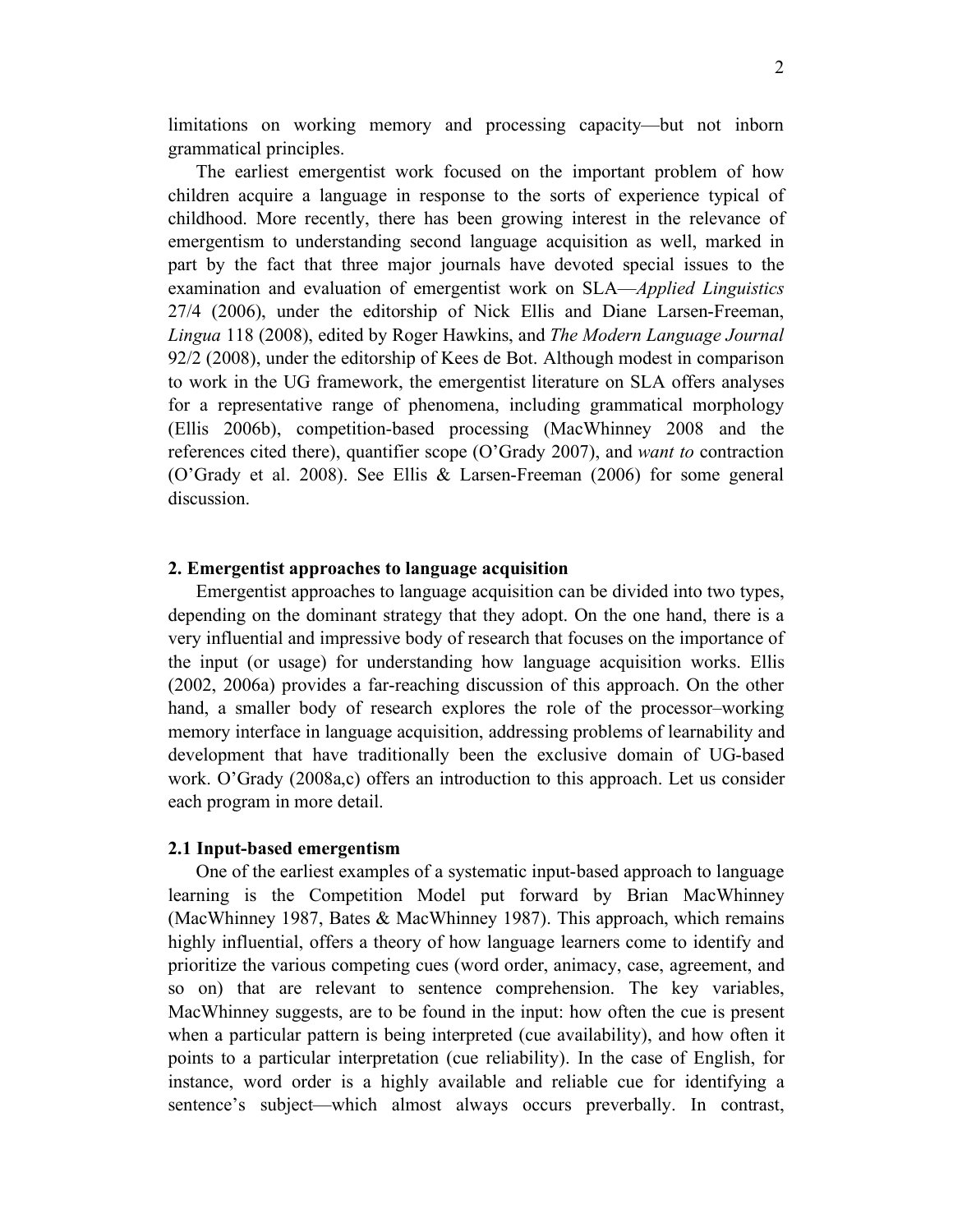agreement is highly reliable (only subjects trigger agreement), but is often unavailable since there is so little inflection in English. The situation could well be reversed in a free word order language, where agreement (or case) might be both more available and more reliable than word order.

Pioneering work of a different sort in the input-oriented tradition has been carried out by Jeffrey Elman (e.g., 1993, 2002, 2005), who has employed the techniques of connectionist modeling to investigate the language acquisition process. This has led to a number of intriguing findings, including Lewis  $\&$ Elman's (2001) demonstration that a Simple Recurrent Network  $(SRN)^1$  can simulate the acquisition of agreement in English from data similar to the input available to children.

A focus on the input is also characteristic of many other scholars working in an emergentist framework. A recurring intuition is that the frequency with which particular phenomena are encountered plays a key role in shaping the developmental process. One of the strongest advocates of this view is Nick Ellis (e.g., 2002, 2006a,b), who holds that language learning is, in essence, 'the gathering of information about the relative frequency of form-function mappings' (2006a:1)—with provisos concerning perceptibility (see below), attention, interference from other languages, and the like.

Frequency also has an important role to play in the view of language acquisition associated with Construction Grammar and other usage-based theories. As Tomasello observes (2003:327), language acquisition in such theories 'depends crucially on the type and token frequency with which certain structures appear in the input'—an idea that has been put forward and developed in promising ways by Goldberg (1999), Goldberg & Casenhiser (2008), and Ambridge et al. (2006), among many others. A similar attention to frequency guides research in other areas of cognitive science too, including psycholinguistics and neurolinguistics (e.g., Dick et al. 2001, Ferreira 2003, Chater & Manning 2006, Chang et al. 2006) as well as the study of language change (e.g., Bybee & Hopper 2001).

### **In defense of frequency factors**

In considering the role of input frequency in language acquisition (first or second), it is vital to bear in mind a key point: what counts is not how many times learners hear a particular form—it is how many times they encounter *mappings* between a form and its meaning. An illustration of why this distinction is important comes from the English determiner *the*.

Although *the* is the most frequent word in the English language, it is mastered relatively late, both in first language acquisition and second language learning.

<sup>&</sup>lt;sup>1</sup> An SRN processes patterns of sequentially ordered elements, producing outputs that are a function of both the current input and the SRN's own internal state. SRNs are especially good at noticing local co-occurrence relationships—given the word X, what's the likelihood that the next word will be Y?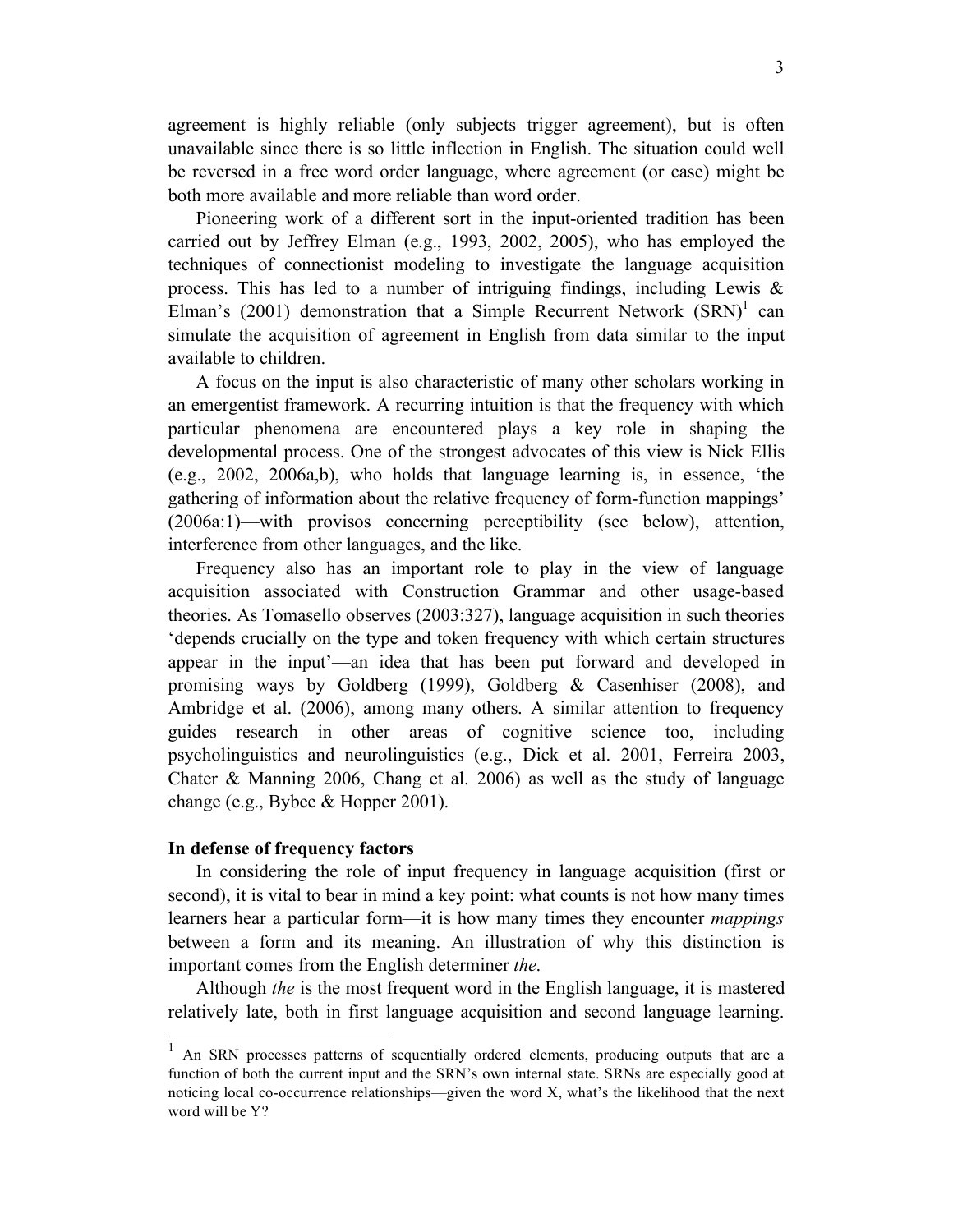How can this fact be reconciled with the claim that frequency has a major role in shaping the language acquisition process? Two observations are crucial.

First, as noted by Ellis (2006b:171) grammatical functors are frequently difficult to perceive on the basis of 'bottom-up' (purely acoustic) evidence. Herron & Bates (1997) had subjects identify semi-homophonous function words and content words (the pronoun *I* and the noun *eye*, the auxiliary verb *will* and the noun *will*, and so on) that had been spliced into various contexts—some neutral, some appropriate for just the content word, and some appropriate for just the function word. They found that even adult native speakers of English were able to recognize the word out of its normal context as little as half the time.

Second, contextual indeterminacy often undermines the association of a form with its intended meaning. As Ionin et al. (2008) observe, for example, it is no small matter to determine that the *the–a* contrast in English turns on definiteness rather than specificity. Language learners must confront two sorts of problems. Not only is the contrast between definiteness and specificity a subtle one, definites are often specific, as in the following example from Ionin et al.

 $(1)$  [+definite, +specific] I want to talk to the owner of this store—she is my neighbor, and I have an urgent message for her.

Is *the* used here because of definiteness—the speaker is referring to someone whose existence and uniqueness are established by general world knowledge (typically a store has a unique owner)? Or is it because of specificity—the speaker intends to refer to someone known to her (a neighbor for whom she has an urgent message)?

This is not to say that the function of *the* as a definiteness marker is never clear. Sometimes it is (as in *I want to talk to the owner, whoever that is),* but as Ionin et al. observe (pp. 573-574):

Given the subtlety of the discourse triggers related to speaker and hearer knowledge, generalizing from them is likely to be a fairly long and difficult process.

In the final analysis then, although *the* may indeed occur very frequently, the transparent mappings between form and meaning that are needed by the acquisition device occur far less often—perhaps even quite rarely.

In the case of second language acquisition, the learner's sensitivity to frequency effects can be obscured by yet another set of considerations—transfer from the native language. Ellis (2006b) develops this point at considerable length, examining the effects of L1-related cue competition, salience, attentional tuning, overshadowing and blocking.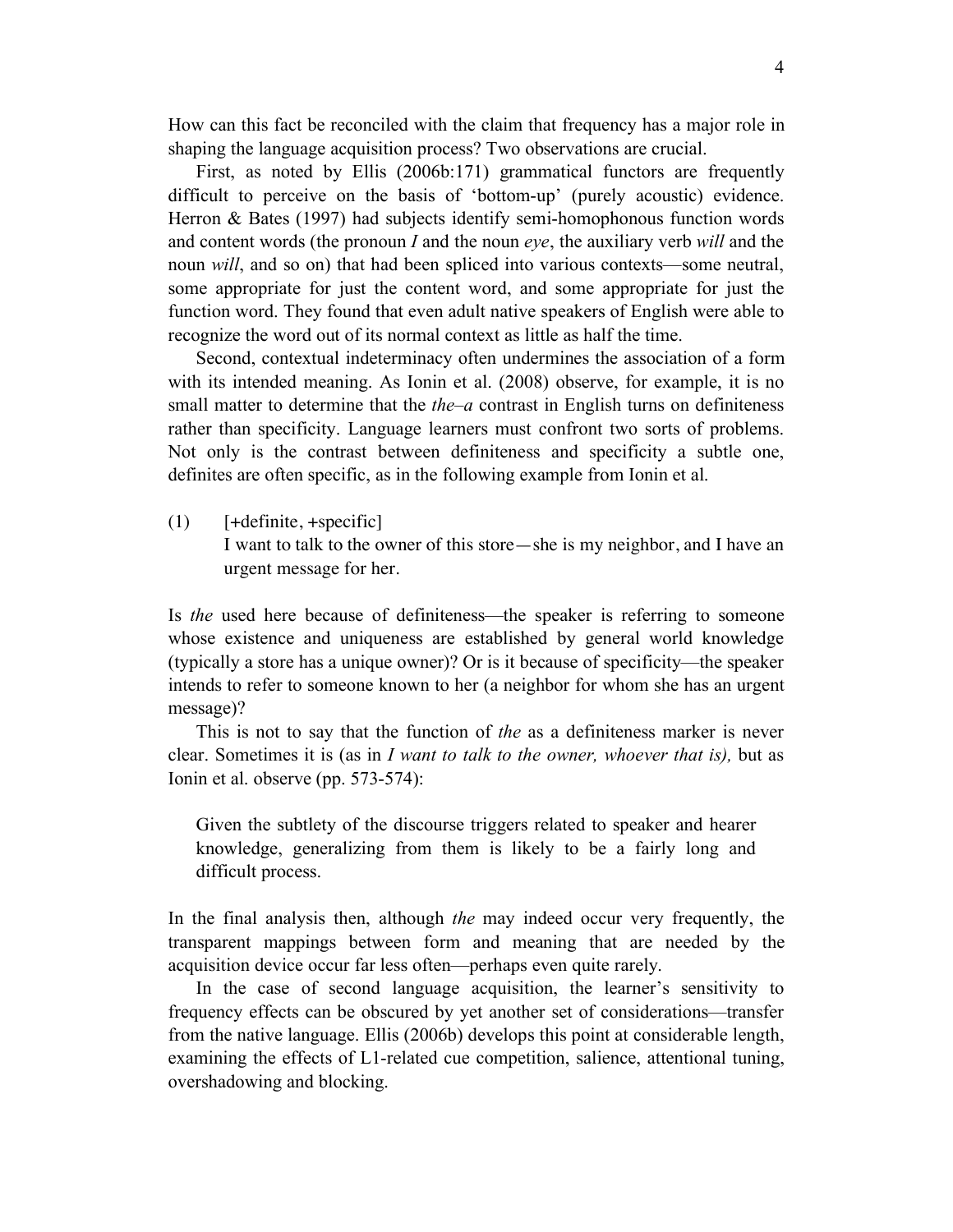#### **2.2 Processor-based emergentism**

The starting point for processor-based emergentism is the view, put forward by Hawkins (2004) and O'Grady (2005), that key properties of the syntactic phenomena that have long been used as support for UG-based approaches to language are in fact better explained in terms of processing factors. Hawkins develops this idea for a number of phenomena central to typology, such as Greenbergian universals and cross-linguistic variation in the syntax of filler-gap dependencies (including the body of relativization facts traditionally described by the Keenan-Comrie markedness hierarchy). O'Grady's work focuses more directly on the problem of language acquisition—hence its relevance to this chapter.

The central thesis of that work, which we also adopt here, is that a simple processor, committed to reducing the burden on working memory, lies at the heart of the human language faculty. Although such a processor makes no use of grammatical principles, its operation plays a key role in explaining the properties of many core syntactic phenomena—binding, control, agreement, island constraints, scope, and so forth. It is also crucial to the account of how those properties can be acquired in response to the limited sorts of experience available in the early years of life. We return to this idea and its implications for second language acquisition in section 3, where we present a detailed illustration of this approach.

It is vital to note that there is no inherent incompatibility between input-based research and the processor-based program. To the contrary, the proponents of input-based emergentism are strongly committed to the existence of a processor their central point is in fact a claim about the processor, namely that it is highly sensitive to the relative frequency of form-meaning mappings and distributional contingencies (Seidenberg & MacDonald 1999, Chang et al. 2006).

Likewise, the processor-based approach does not deny the relevance of the input to understanding language acquisition and use. To the contrary, it insists that frequency of occurrence is extremely important (e.g., O'Grady 2008a,b) although not more important than the calculus that assesses the burden that computational operations of various sorts place on working memory. The acquisition of relative clauses is a case in point: direct object relatives are more frequent in the input than are subject relatives (Diessel & Tomasello 2005:898- 99), but are nonetheless mastered later due to their well-documented processing burden (e.g., Gibson 1998, Caplan & Waters 2002).

To the extent that there is a major point of dispute between input-based and processor-based approaches to language, it lies in the question of whether the input provides learners with enough information to support induction of the full language. The dominant view of those committed to input-based emergentism seems to be that the input is sufficient in this regard (e.g., MacWhinney 2004). This is of course consistent with the opposition of many emergentists to the long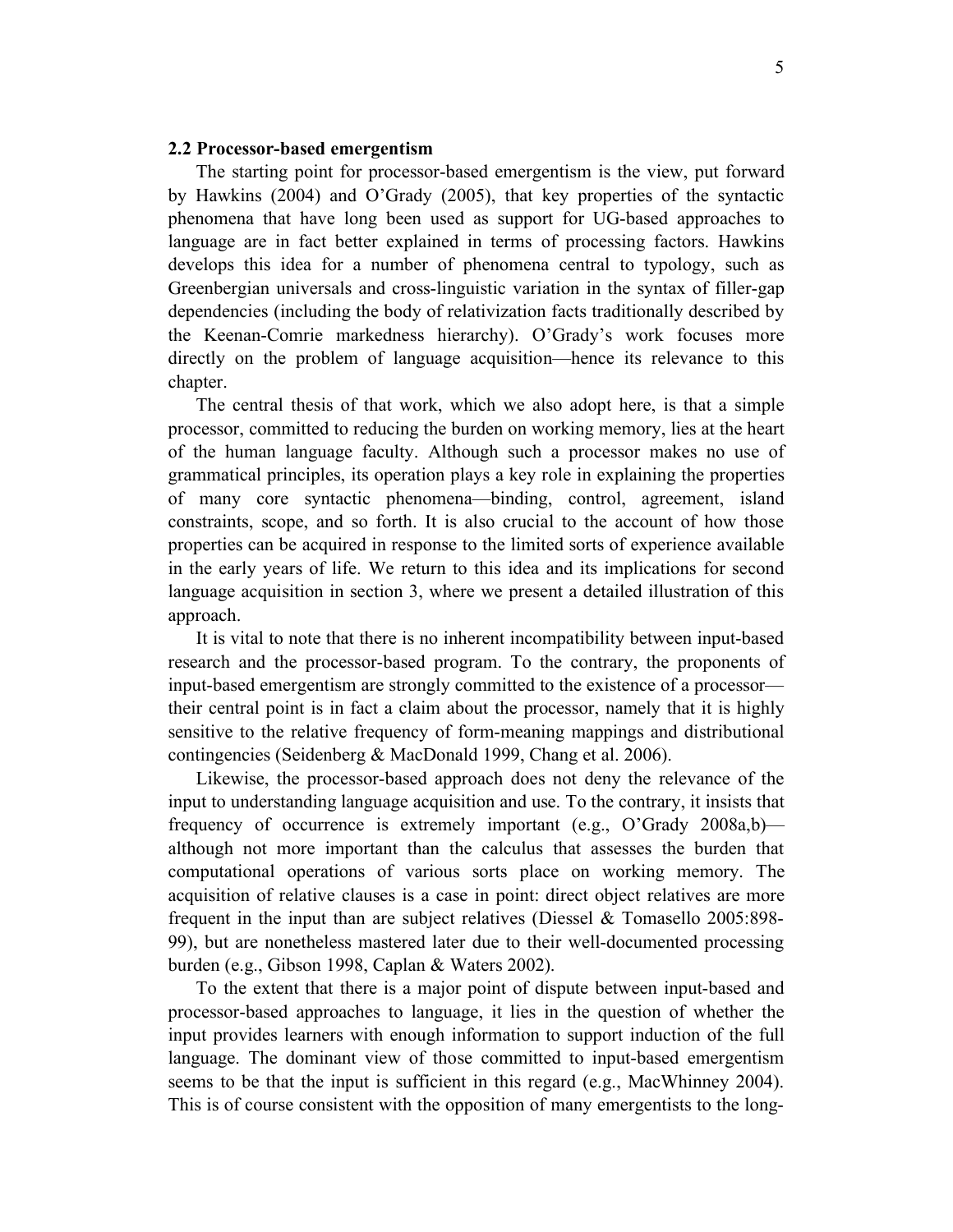standing assumption, heavily promoted in the literature on formal syntax, that input deficiencies constitute a *prima facie* argument for Universal Grammar (the so-called 'poverty-of-stimulus' claim).

A different view is put forward by O'Grady (2005, 2008a), who holds that there is in fact a poverty-of-stimulus problem, but that it does not support the case for UG. Instead, he proposes, the gap between experience and a speaker's linguistic knowledge is bridged with the help of the processor, which directs learners to particular options that are not evident from information available in the input. We return to this point in sections 3 and 4.

In his critique of emergentist work on second language acquisition, Gregg (2003:122) raises a point with which we agree: emergentism is badly in need of a 'property theory' of linguistic competence—i.e., a theory of the language faculty and of language itself—that can rival UG-based theories. We believe that processor-based emergentism offers the promise of just such a theory in that it is able to address the three issues that rightly lie at the heart of contemporary linguistic theory:

- i. Why does language have the particular properties that it does?
- ii. Why is typological variation involving those properties restricted in particular ways?
- iii. How are those properties acquired by children, based on experience that is limited in particular ways?

We believe that the explanations needed to address these questions within an emergentist framework also shed light on the problems associated with understanding why second language acquisition follows the particular course that it does.

A program devoted to the exploration of these matters obviously requires very specific proposals—and very specific types of evidence in support of those proposals. With that in mind, we will devote the remainder of this chapter to a relatively detailed case study of a subtle phenomenon involving the interaction between negation and quantification exemplified in English and Korean constructions such as the following.

(2) English Mary didn't read all the books.

(3) Korean Mary-ka motun chayk-ul ilk -ci anh-ass-ta. Mary-NOM all book-ACC read-COMP NEG-PST-DECL 'Mary didn't read all the books.'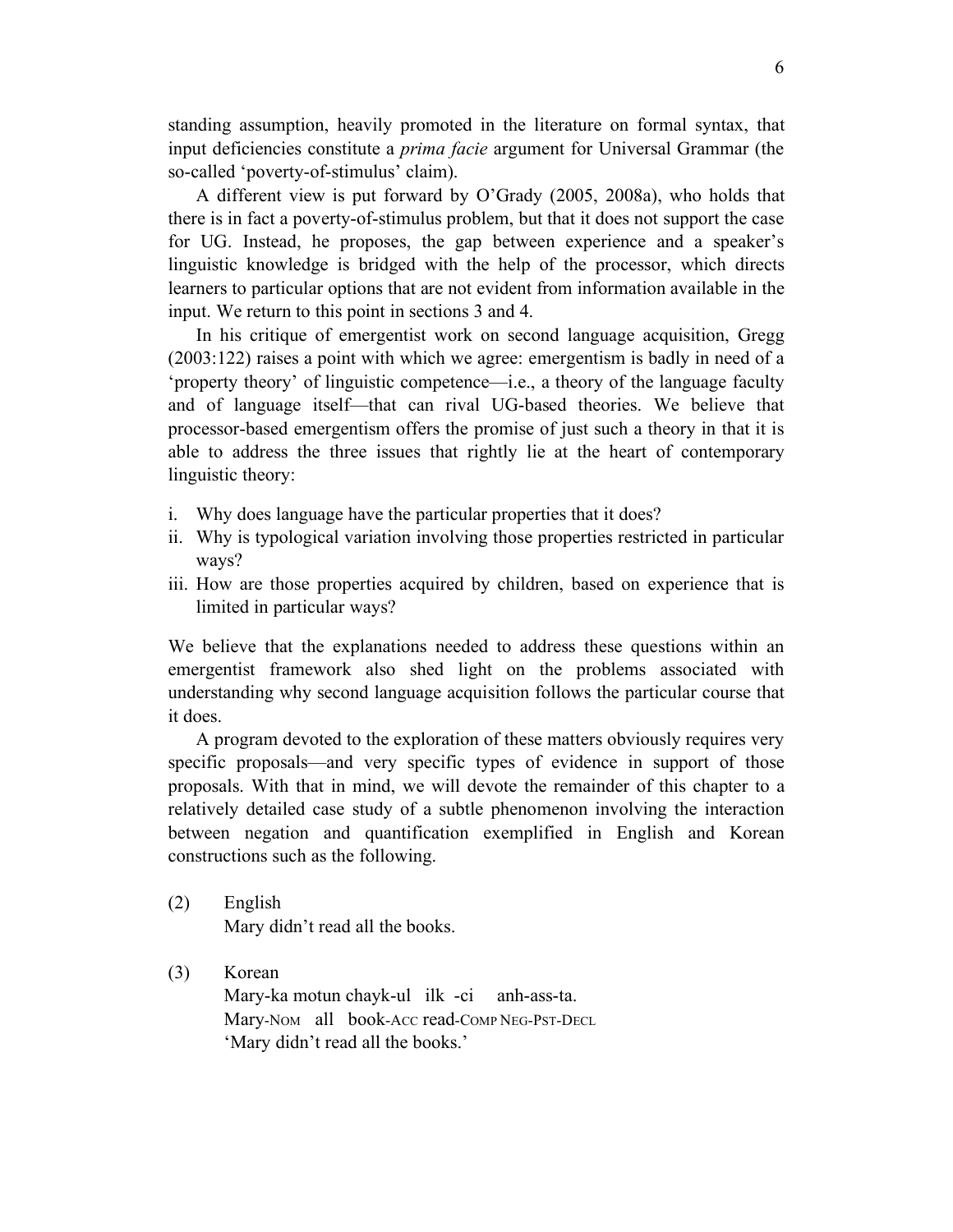We begin, in the next section, by considering how the processor goes about assigning interpretations to sentences of this type and how its operation contributes to an account both of language acquisition and of typological variation. Section 4 reports on new experimental work that we have done on the acquisition of English scope by native speakers of Korean, illustrating the sorts of insights that an emergentist approach can offer to the classic problems of second language learning.

# **3. Scope**

Our starting point is the proposal outlined in detail by O'Grady (2005), which holds that the core properties of language are best explained by reference to an 'efficiency-driven' processor whose primary objective is not to implement grammatical rules but simply to minimize the burden on working memory.<sup>2</sup> In the case of scope, two simple ideas come into play. Because each implies a strategy that minimizes the burden on working memory by avoiding delays and revisions, we will refer to them as 'efficiency assumptions.'

- (i) As the processor works its way through a sentence, it immediately assigns each NP an interpretation, based on available clues such as position, determiner type, case marker, context, and so forth.
- (ii) The revision of a previously assigned interpretation is costly since it disrupts the normal linear operation of the processor, which forms and interprets sentences in real time under conditions that value quickness.

These assumptions can be represented schematically as follows.

- (4)a. An NP is encountered and assigned an interpretation 'x,' based on its position and other local properties:
	- NP  $\lceil x \rceil$
	- b. Based on the properties of a subsequently encountered element, the NP's interpretation is recomputed:

 NP . . . . . . . .Z . . . [x] -->[y]

The latter procedure adds to the burden on working memory resources by requiring both the recovery of the earlier interpreted NP and its recomputation.

 <sup>2</sup> Following Carpenter et al. (1994), we take working memory to be a pool of operational resources that both holds representations and supports computations on them. See also Jackendoff (2002:200).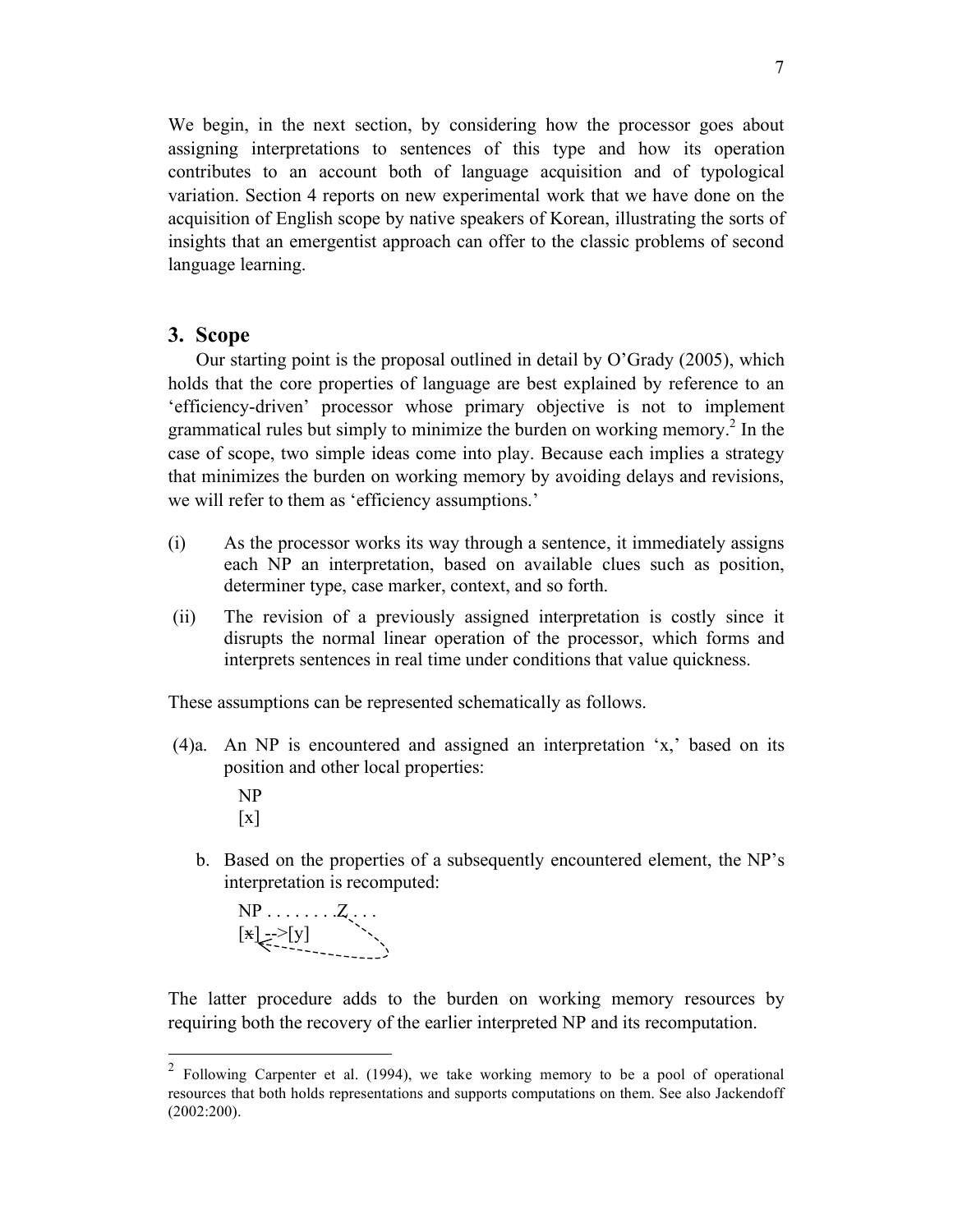Now let us consider a concrete example involving a universally quantified NP such as *all the men*. In a typical case, such an NP has a 'full set' interpretation, grouping together each and every man in the relevant discourse context so that some property can be attributed to them all. We can depict this as follows for expository purposes.



Figure 1: 'Full set' interpretation of *all the men*: the set includes each and every man in the relevant discourse context

Thus in a sentence such as *All the men arrived on time*, it is understood that the property of having arrived on time applies to the entire group of men—anyone in the relevant domain of discourse who is a man must have arrived on time. Likewise, in a pattern such as *The committee interviewed all the men*, it is understood that the property of having been interviewed by the committee holds of each man.

The negative operator *not* interacts with *all* in a variety of intricate ways. Perhaps the simplest interaction occurs in sentences such as the following, in which *not* combines directly with the quantified NP and unambiguously has scope over it. (That is, the interpretation of *all* is modified under the influence of the negative.)

(5) [Not all the men] arrived on time.

Here the set denoted by the quantified NP is partitioned, so that the property of having arrived on time applies to only some of its members. We can depict this type of interpretation of the NP as follows. (The actual proportion of men in the excluded subset can of course vary.)



Figure 2: Interpretation of *all the men* when it is in the scope of negation; the set of men is partitioned, so that the property of having arrived on time applies to only some of its members.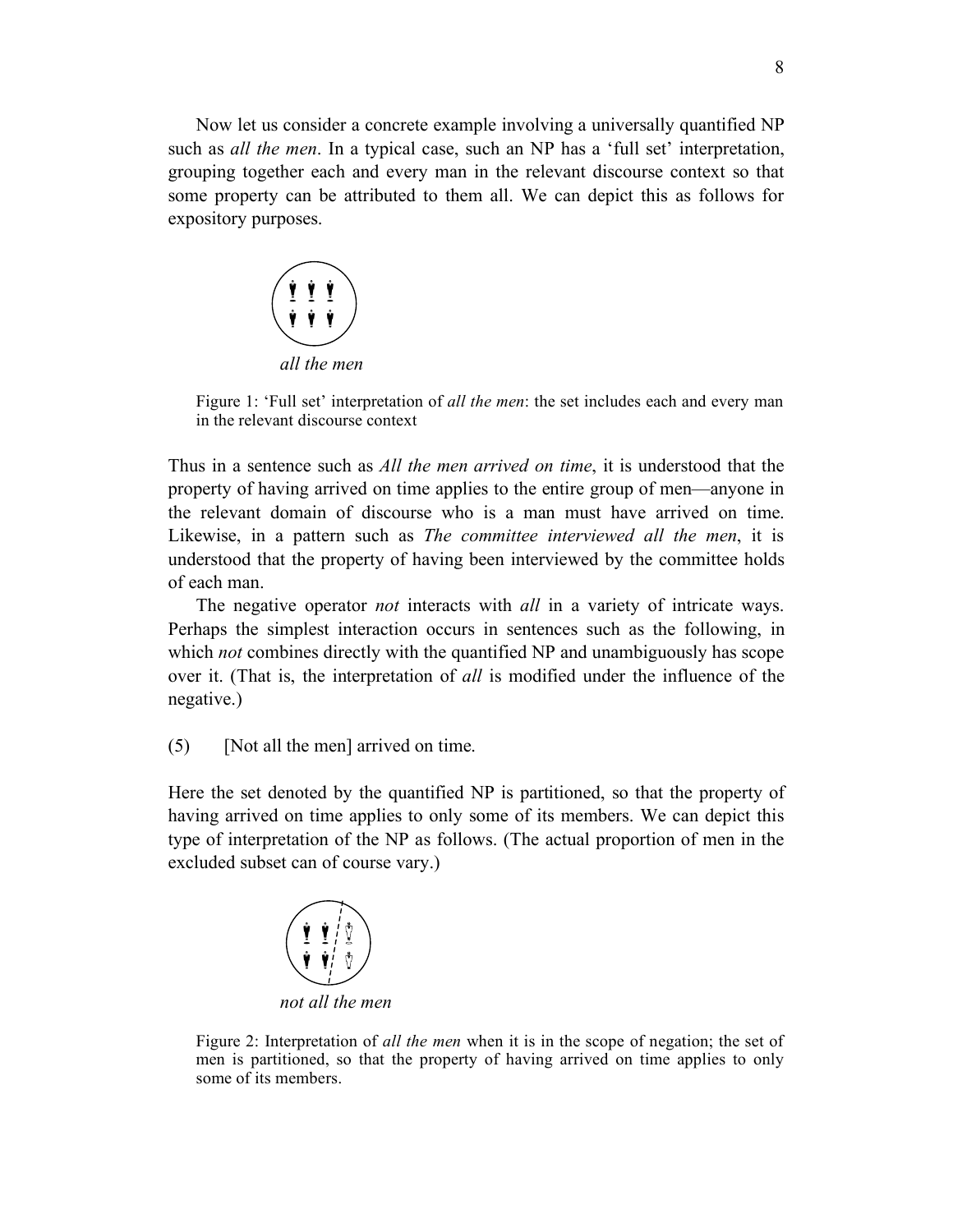Although this interpretation requires a computational operation (the partitioning of the set) not found in the absence of negation, it at least does not run afoul of the efficiency assumptions outlined earlier. By the time the processor encounters the quantified NP, it has already come upon the negation. It is thus able to consider a partitioned set interpretation for the NP right away, without having to abandon or modify a *previously* computed interpretation.

Matters are different in the case of a sentence such as the following, in which the quantified NP serves as subject and the negative occurs to its right.

(6) All the men didn't arrive on time.

Here, there are two interpretations. On the first interpretation, traditionally called the 'universal wide scope reading'  $\left(\frac{all}{2} \right)$  all members of the discoursally relevant set of men behave alike with respect to the property of having arrived on time—they fail to do so. We will henceforth refer to this as the 'full set interpretation.'

On the second interpretation, traditionally labeled the 'negation wide scope reading' (*not > all*), the set of men differ internally with respect to the property at hand—it is understood that some men arrived on time and some didn't. We will call this the 'partitioned set interpretation.'

The two readings differ with respect to their compliance with our efficiency assumptions. Consider first the full set interpretation, which can be derived as follows.

(7)a. First: Formation of the NP *all the men* and assignment of the full set interpretation:

[All the men]

$$
\left(\underbrace{\begin{array}{c} \boldsymbol{\dot{\gamma}} \\ \boldsymbol{\dot{\gamma}} \end{array}}_{\boldsymbol{\dot{\gamma}}} \underbrace{\begin{array}{c} \boldsymbol{\dot{\gamma}} \\ \boldsymbol{\dot{\gamma}} \end{array}}_{\boldsymbol{\dot{\gamma}}}\right)
$$

b. Subsequently: Formation and interpretation of the rest of the sentence, with no change to the interpretation of the subject NP.

[All the men didn't arrive on time]



Now consider the partitioned set interpretation.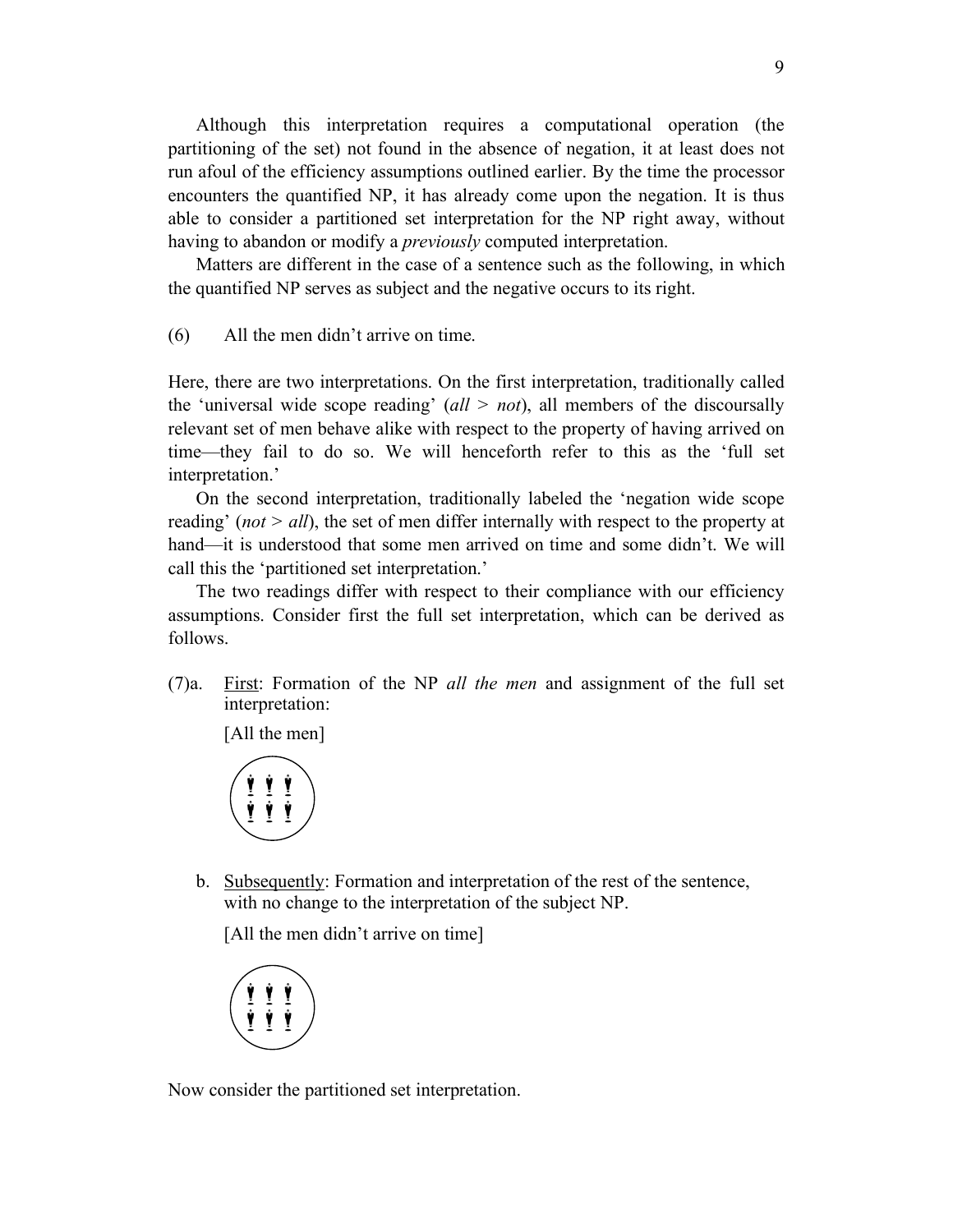(8)a. First: Formation of the NP *all the men* and assignment of the usual full set interpretation:

[All the men]



b. Subsequently: The negative operator is encountered and assigned wide scope, forcing recomputation of the subject NP by partitioning the previously formed set.



According to the second of our efficiency assumptions, this interpretation should be more difficult since the processor has to depart from its normal linear course and revise an earlier assigned interpretation—creating a significant extra burden on working memory.

If these ideas are on the right track, we would expect to find supporting evidence for the difficulty of the partitioned set interpretation both in the developmental profile observed in language acquisition and in the facts of typological variation.

#### **Acquisition**

Musolino  $\&$  Lidz (2006) report on the results of a truth-value judgment task that they carried out with 20 five-years-olds, following up on earlier work by Musolino et al. (2000). The children watched an experimenter use props to act out a scenario in which two of three horses succeed in jumping over a fence. The children were then asked to judge the truth of *Every horse didn't jump over the fence*. Given the scenario presented by the experimenter, the sentence is true on the partitioned set interpretation (since not every horse jumped over the fence) and false on the full set interpretation (since two of the three horses did in fact jump over the fence).



Figure 3 Scenario used to test the truth of *Every horse didn't jump over the fence*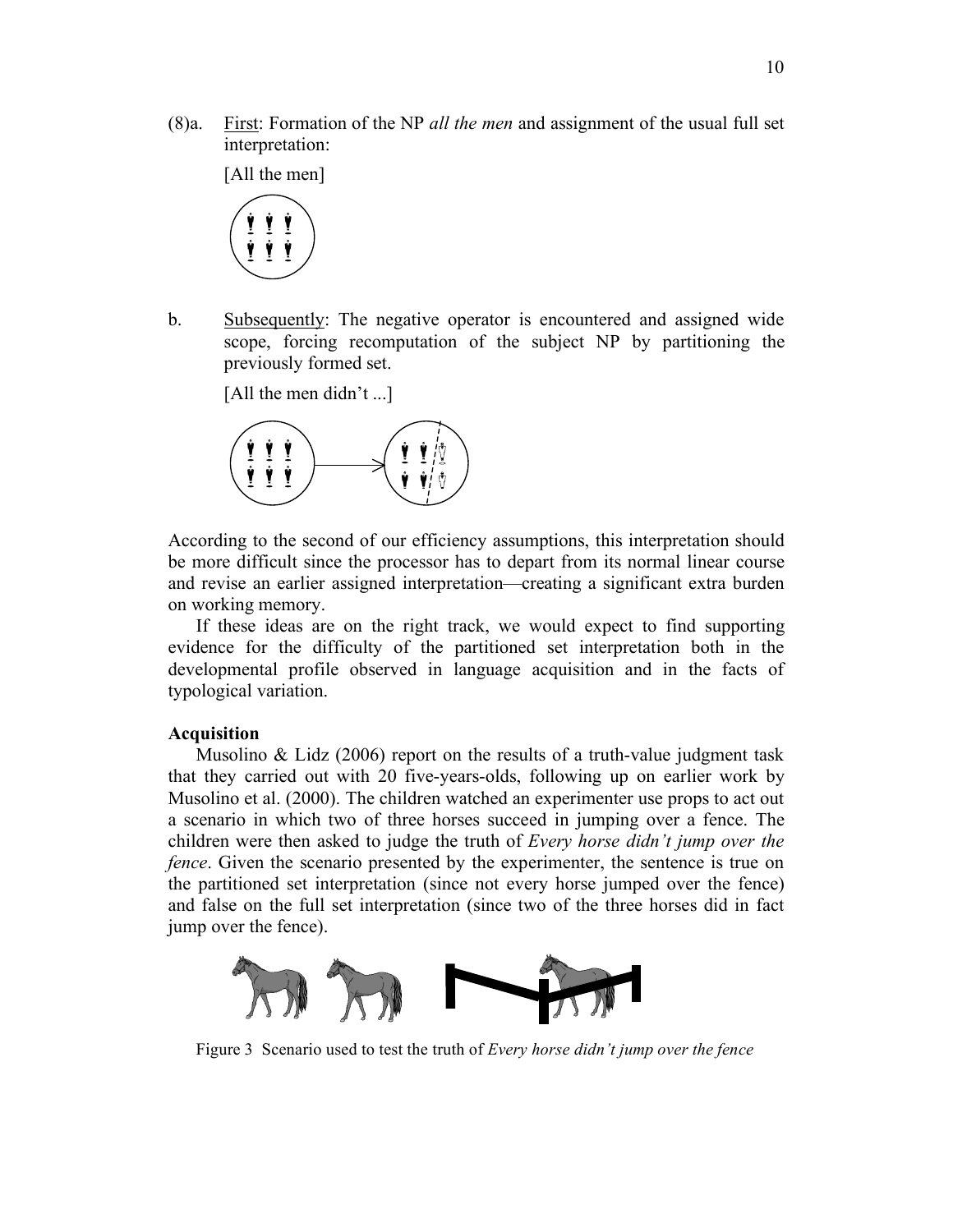The children opted for the full set interpretation 85% of the time, accepting the sentences as true just  $15\%$  of the time.<sup>3</sup>

In the studies just mentioned, adults manifested no difficulty with the partitioned set interpretation. However, more recent work by Conroy & Lidz (2007) involving a different experimental paradigm suggests that they too prefer the full set interpretation.

Could the interpretive preferences manifested by children (and adults) be the result of exposure to the relevant sentences during the language acquisition process? It seems not. Based on an examination of maternal speech to a total of 42 children in the CHILDES data base, Gennari & MacDonald (2005/2006) report finding no instances of either *every* or *all* in the subject position of a negated sentence. Evidently then, children hear few if any sentences like *Every horse didn't jump over the fence*, with either interpretation.<sup>4</sup>

This is of course precisely the sort of situation typically used to make the case for Universal Grammar—a subtle and abstract syntactic fact is underdetermined by experience. However, processor-based emergentism offers an alternative: children are directed toward the full set interpretation of sentences such as *Every horse didn't jump over the fence* not by prior experience, but rather by a processor dedicated to minimizing the burden on working memory. As we have already seen (example (8) above), the partitioned set interpretation in sentences such as these requires the processor to depart from its normal linear course in order to revise the interpretation previously assigned to the quantified NP, creating a burden not associated with the full set interpretation.

### **Typology**

The processing effects that contribute to interpretive preferences in scope seem to have typological consequences as well. Particularly relevant in this regard is Chinese, in which sentences such as the following have only the full set interpretation in which the property of not having jumped over the fence is attributed to the entire group of horses (Musolino et al. 2000:22).

(9) Mei-pi ma dou mei tiao-guo langan. Every horse all not jump over fence 'Every horse didn't jump over the fence.'

 $3$  The acceptance rate increased to as high as 60% when children were presented with 'contextual support' in the form of a contrastive sentence such as (i).

<sup>(</sup>i) Every horse jumped over the log, but every horse didn't jump over the fence.

This suggests a dispreference for the partitioned set interpretation rather than its absolute rejection.<br><sup>4</sup> Musolino & Lidz (2006:841-42) have collected examples of negated sentences with a universally quantified subject in adult-to-adult speech, but these sentence all have the partitioned set interpretation that children disprefer (e.g., *All the birds don't seem to be the same*)—the exact opposite of what the input-based account would predict.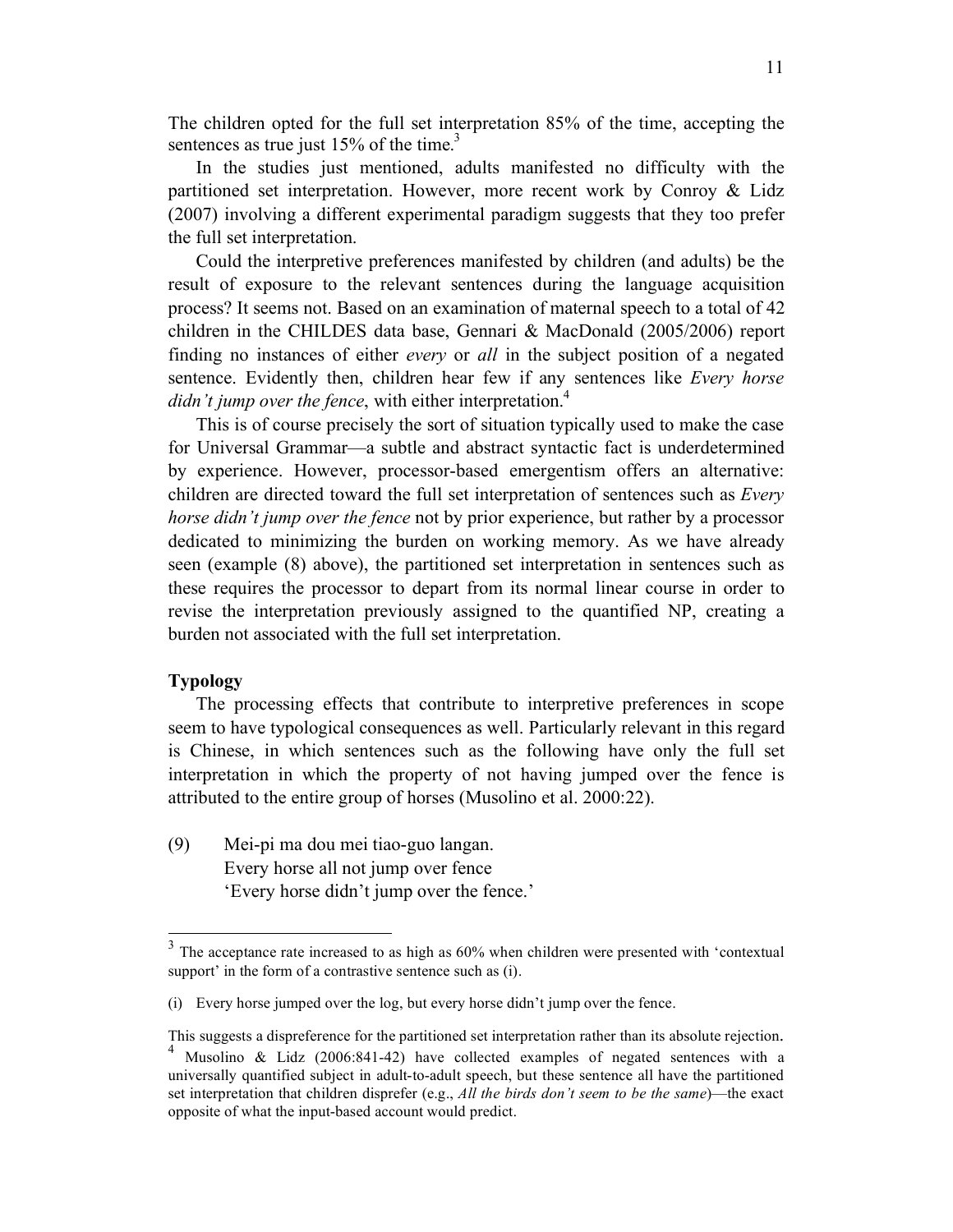Crucially, however, we know of no language in which the reverse situation holds and negation MUST have scope over a universally quantified subject NP to its left. That is, there are no languages that are just like English or Chinese in their syntax, except that a sentence such as *Every horse didn't jump over the fence* can ONLY mean 'Not every horse jumped over the fence.'

All of this makes sense if we assume, following Hawkins (2004) and O'Grady (2005), that processing considerations define degrees of computational difficulty and that individual languages can differ in terms of the burden they are willing to accept—with the proviso that if the interpretation that is harder to process is permitted, then the easier interpretation must also be allowed. This yields two possibilities:

- i. The computationally costly pattern, in which the processor has to revise the interpretation of a previously interpreted NP, is disallowed; the pattern in which the NP retains its full set interpretation is permitted. Chinese works this way; as we have just seen, a sentence such as (9) permits only the full set interpretation for the quantified NP.
- ii. The computationally costly pattern is allowed, but is disfavored compared to its less difficult-to-process counterpart. English works this way—a sentence such as *Every horse didn't jump over the fence* permits two readings, but the computationally easier full set interpretation is preferred, as we have seen.

Similar sorts of implicational relationships are widely acknowledged in phonology. For instance, to take a simple example, it is a matter of consensus among phonologists that a CVC syllable is articulatorily more difficult than a CV syllable. Predictably, this leads to two options:

- i. languages in which syllable-final consonants are prohibited—e.g., Hawaiian
- ii. languages in which a syllable-final consonant is permitted, but there are indications that it is articulatorily difficult—e.g., English, in which children initially drop syllable-final consonants

We propose that comparable asymmetries, motivated by processing difficulty rather than articulatory factors, are pervasive in syntax.

# **4. Scope in Korean-speaking ESL learners**

Because Korean is an SOV language with negation adjacent to the verb, a universally quantified NP precedes the negative operator even when it functions as direct object.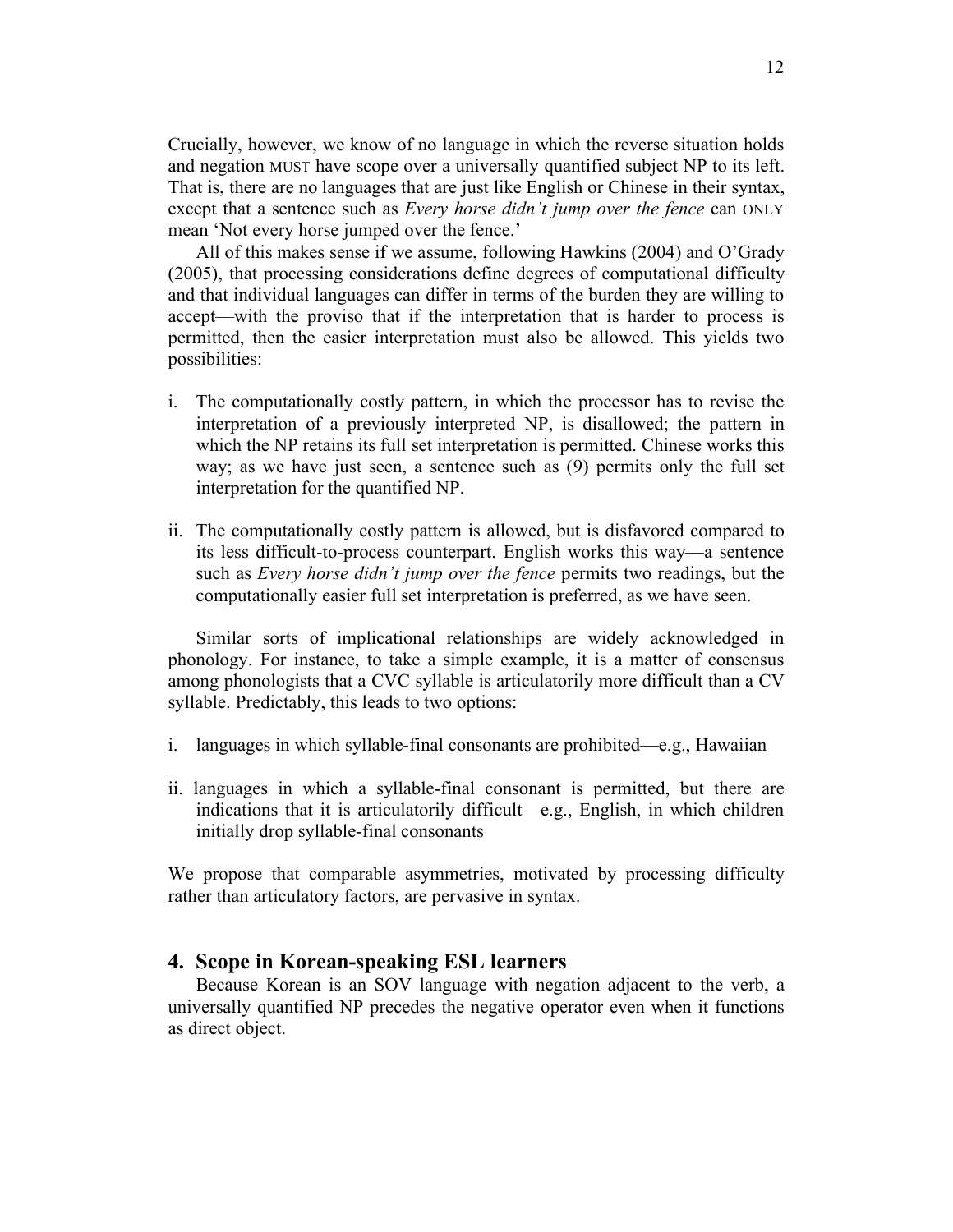(10) John-i **motun** salam-ul po-ci anh-ass-ta. John-NOM all person-ACC see-COMP NEG-PST-DECL 'John didn't see all the people.'

The two potential interpretations of this sentence therefore differ with respect to the efficiency assumptions that we have proposed. Whereas the full set reading is built without modifying the interpretation that is initially assigned to the quantified NP, the partitioned set reading requires this interpretation to be revised, as illustrated below.

 (11)a. First: Formation of the NP *motun salam* 'all people' and assignment of the default full set interpretation:

John-i **motun** salam-ul po-ci anh-ass-ta. John-NOM all person-ACC see-COMP NEG-PST-DECL



b. Subsequently: The negative operator is encountered and assigned wide scope, forcing recomputation of the quantified NP by partitioning the previously formed set.

John-i **motun** salam-ul po-ci anh-ass-ta. John-NOM all person-ACC see-COMP NEG-PST-DECL



Consistent with the second of our efficiency assumptions, we expect the partitioned set interpretation to be accompanied by an increase in the burden on working memory as the processor abandons its normal linear course to revise an earlier assigned interpretation.

We therefore predict that Korean speakers will manifest just two types of acceptability judgments: either they will permit only the full set reading, or they will permit both the full set reading and the more demanding partitioned set reading. Under no circumstances should they permit only the more difficult partitioned set reading.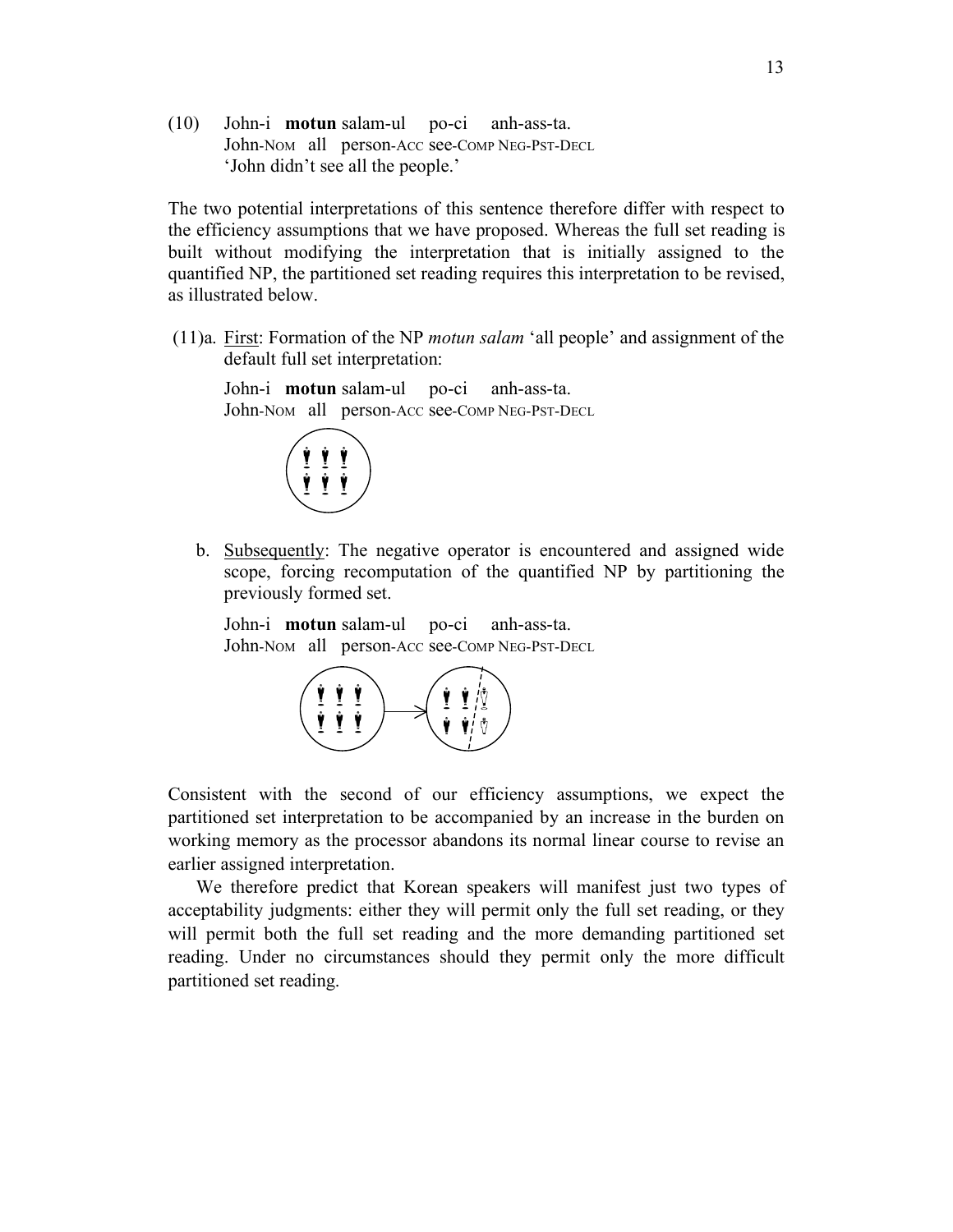Table 1 Predictions for scope interpretation in Korean

|               | full set reading | partitioned set reading   |
|---------------|------------------|---------------------------|
| Possibility 1 | accept           | reject                    |
| Possibility 2 | accept           | accept (but dispreferred) |
| Impossible    | reject           | accept                    |

These predictions seem to be at least partially borne out in the study conducted by Han et al. (2007). Using a truth-value judgment task, they found an acceptance rate by their adult subjects of 98% for the full set interpretation in the type of negative pattern we are considering. In contrast, the acceptance rate for the partitioned set interpretation was just 46%, with seven of the twenty subjects rejecting it on all the test items.<sup>5</sup>

A parallel preference was manifested among Han et al's child subjects (all four year olds), who accepted the full set interpretation 86.67% of the time, compared to just 33.33% for the partitioned set reading. Indeed, many child subjects rejected the partitioned set interpretation on all test items.

These preferences are very different from those associated with English patterns such as *John didn't see all the men* or *John didn't see everyone*, in which the partitioned set interpretation is dominant. As observed earlier, such a preference is fully consistent with our efficiency assumptions. This is because the occurrence of the negative to the left of the quantified direct object in English allows the processor to partition the set immediately, instead of first building a full set interpretation and then revising it. $<sup>6</sup>$ </sup>

(12) John didn't see all the men.



 <sup>5</sup> Because of Han et al.'s between-participants design, their results do not allow us to ascertain the correctness of our prediction that no Koreans will permit ONLY the partitioned set interpretation. <sup>6</sup> Of course, this does not explain why the partitioned set interpretation is not only possible, but

also preferred in this case. Interestingly, Musolino & Lidz (2006) present evidence that five year olds accept the full set interpretation about 75% of the time, in contrast with adults whose acceptance rate in basic descriptive contexts is just 20%. We agree with Musolino & Lidz that these preferences can be traced to an implicature which children are slow to learn: use of the *not … every/all* pattern rather than the *not … any* pattern (e.g., *John didn't see anyone*) implicates that the stronger statement is inappropriate and that John must in fact have seen some of the people.

It is also important to note that the full set interpretation is actually preferred in certain cases, as in *Max didn't consider all the people who would be inconvenienced by his decision*, brought to our attention by Kevin R. Gregg.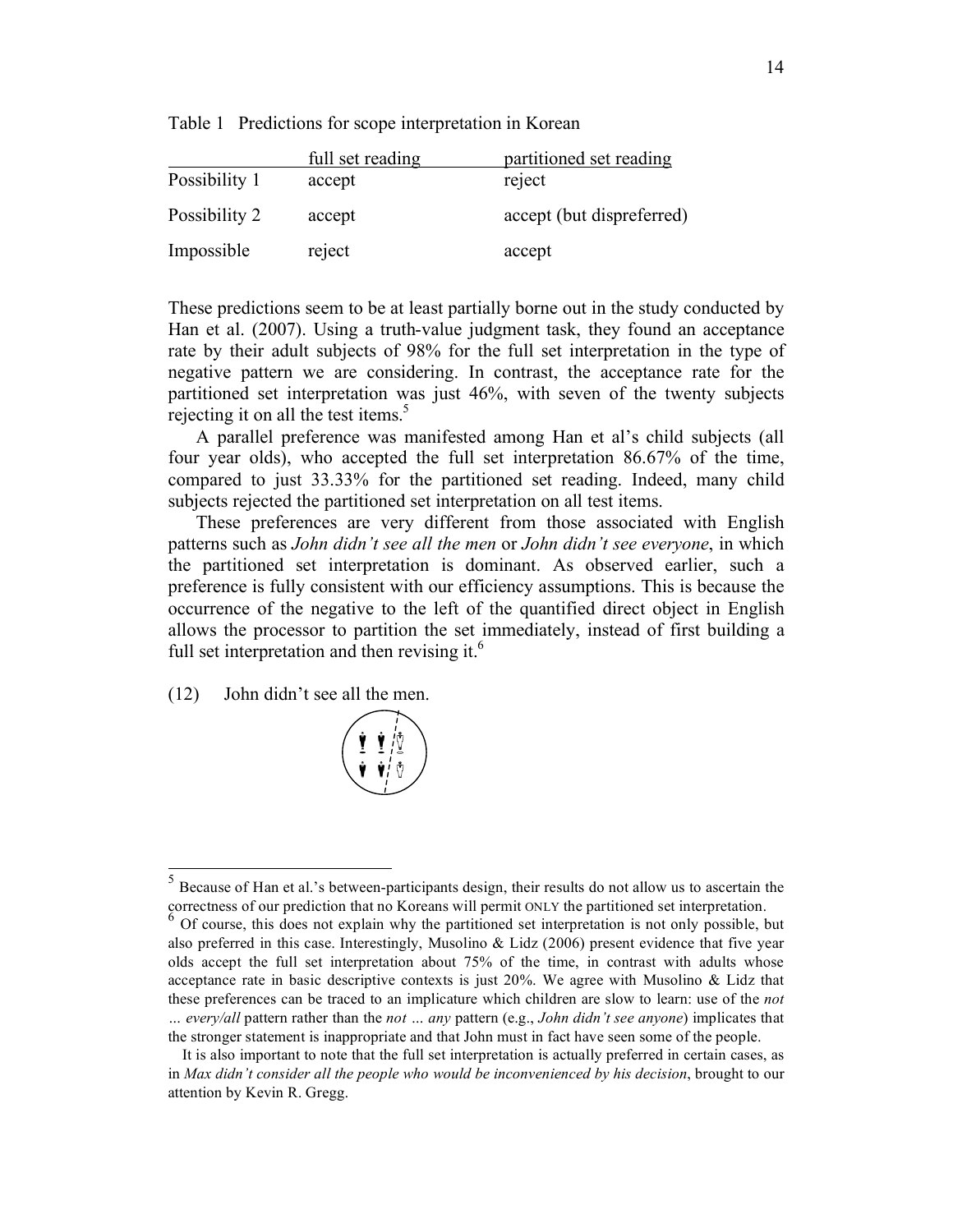This brings us to the question of what happens when a speaker of Korean learns English. In order to get at this issue, we conducted the experiment described below.

#### Participants:

Forty-two native speakers of Korean participated in our experiment, all of whom were students in a linguistics class at Hanyang University in Seoul, Korea. Based on their previous English-language courses, their proficiency in English was estimated to be at the intermediate or high intermediate level. They had received no formal training in semantics, but anecdotal reports suggest that at least some may have received instruction in high school or college English courses about the preferred interpretation for sentences such as (10). We return to this matter below.

#### Procedure and materials:

Subjects were presented with a total of 8 test items, preceded by two practice items and interspersed with 10 fillers. There were two conditions for the test items—one with a context favoring the full set interpretation (see below) and another with a context supporting a partitioned set reading. A Latin square design was employed, so that every subject was exposed to each of the eight test items, but no test item was encountered in more than one context.

The stories were presented orally (via a pre-made recording) as the subjects read a written version in their individual test booklets. A sample story favoring the partitioned set interpretation of the sentence *Tom didn't fix all the computers* follows:

Tom is at his uncle's repair shop.

Tom's uncle is about to go out for lunch. He asks Tom to fix three radios and three computers before he returns. Tom promises to do so.

Tom fixes the three radios easily.

Then, Tom examines the first computer. But, he can't fix it. He decides to wait until his uncle comes back.

Then, Tom looks at the second computer. There is something wrong with the sound, but he can't fix it.

Finally, Tom comes to the third computer. There is something wrong with the screen. Screens are very hard to fix. But, Tom manages to fix it.

The context favoring the full set interpretation begins in the same manner, but the final paragraph goes as follows:

Finally, Tom comes to the third computer. There is something wrong with the screen. He thinks that he can fix it quickly. However, after Tom works on it for a while, he gives up.

Each story was accompanied by a picture that summarized the end result—one repaired computer and two still-broken computers in the case of the partitioned set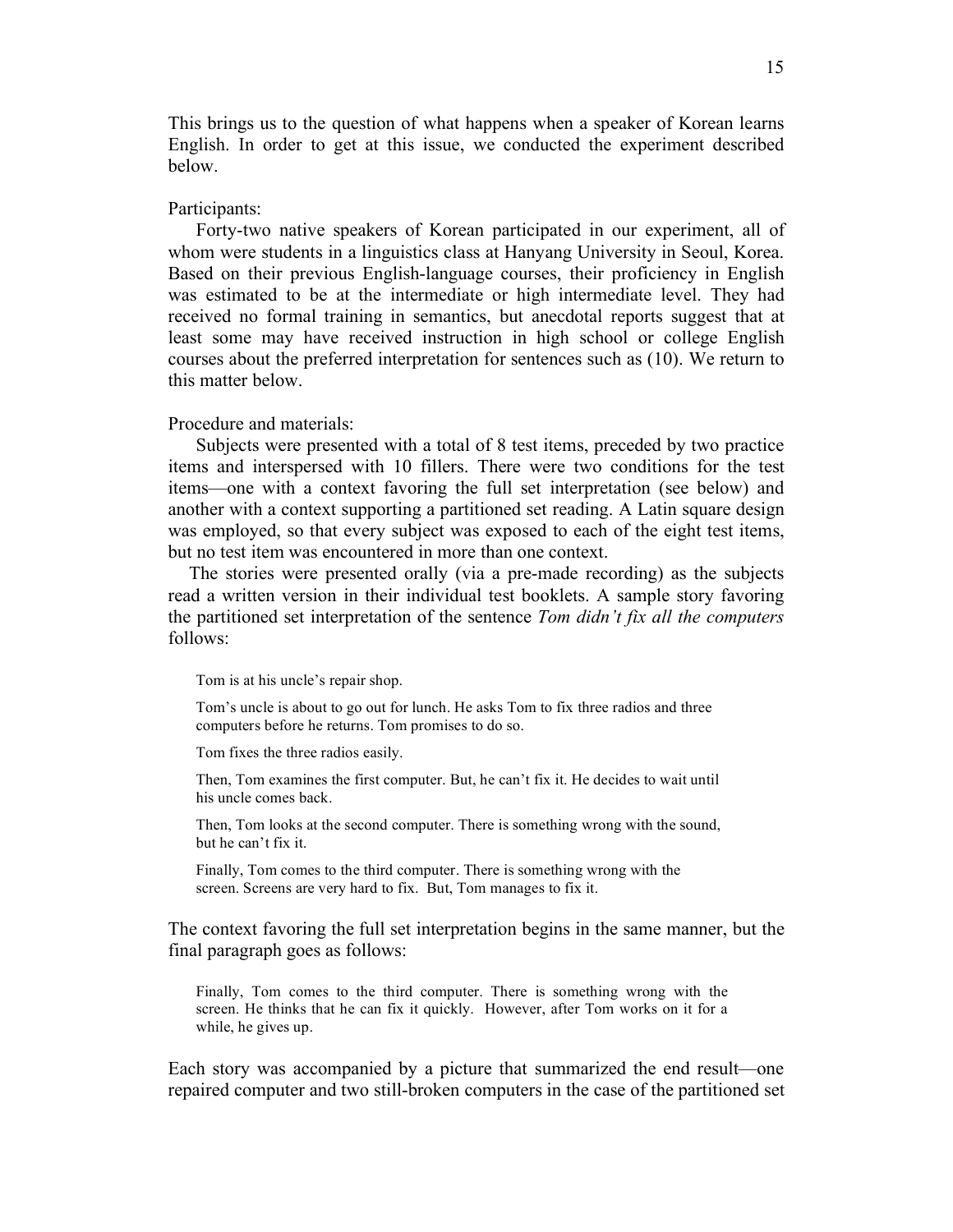context, and three still-broken computers in the case of the full set context.

At the end of the story, the subjects were asked to judge the truth of a summary sentence in the test booklet. Each such sentence contained a negated verb with a universally quantified direct object phrase of the form *all the N*.

(13) Tom didn't fix all the computers.

Subjects were given ten seconds to make their selection before presentation of the next item.

In order to gather data relevant to the assessment of possible transfer effects and in order to ascertain how Korean speakers judge scope in their native language, subjects participated in both an English version of the experiment and a Korean version (written only). As a precaution against the possibility that rendering judgments about scope in Korean might influence the judgments given for English, all subjects were tested first on English and then on the corresponding Korean materials a week later.

The subjects were tested as a group in a classroom at their university under the supervision of one of the experimenters. Each session took approximately 30 minutes to complete.

Results and discussion:

Table 2 summarizes the results from the truth value judgment portion of our experiment for Korean.

Table 2 Percentage of 'true' responses (Korean version)

| context favoring | context favoring        |
|------------------|-------------------------|
| full set reading | partitioned set reading |
| $97\%$ (163/168) | $21\% (36/168)$         |

As can be seen here, our subjects exhibit a very strong preference for the full set interpretation, accepting it as true in the matching contexts 97% of the time; in contrast, the partitioned set interpretation was judged to be true in contexts that favored it just 21% of the time. This difference is statistically significant  $(t(41)$  = 12.49,  $p < .05$ ).

This is just what we would expect. As explained above, the partitioned set interpretation in Korean involves a higher level of computational difficulty than the full set reading and should therefore be less accessible.

Now consider the truth value judgments given by the same subjects on the English version of our experiment.

 $<sup>7</sup>$  A control group of six native English speakers judged the test items to be true in the partitioned</sup> set context 100% of the time, compared to just 67% in the full set context. In a follow-up questionnaire, one of these subjects observed that although the test sentence was 'technically accurate' in the full set context, it was a 'slightly confusing way of describing what happened' and that it would be clearer to say (for example) *Mary didn't take out any boxes*.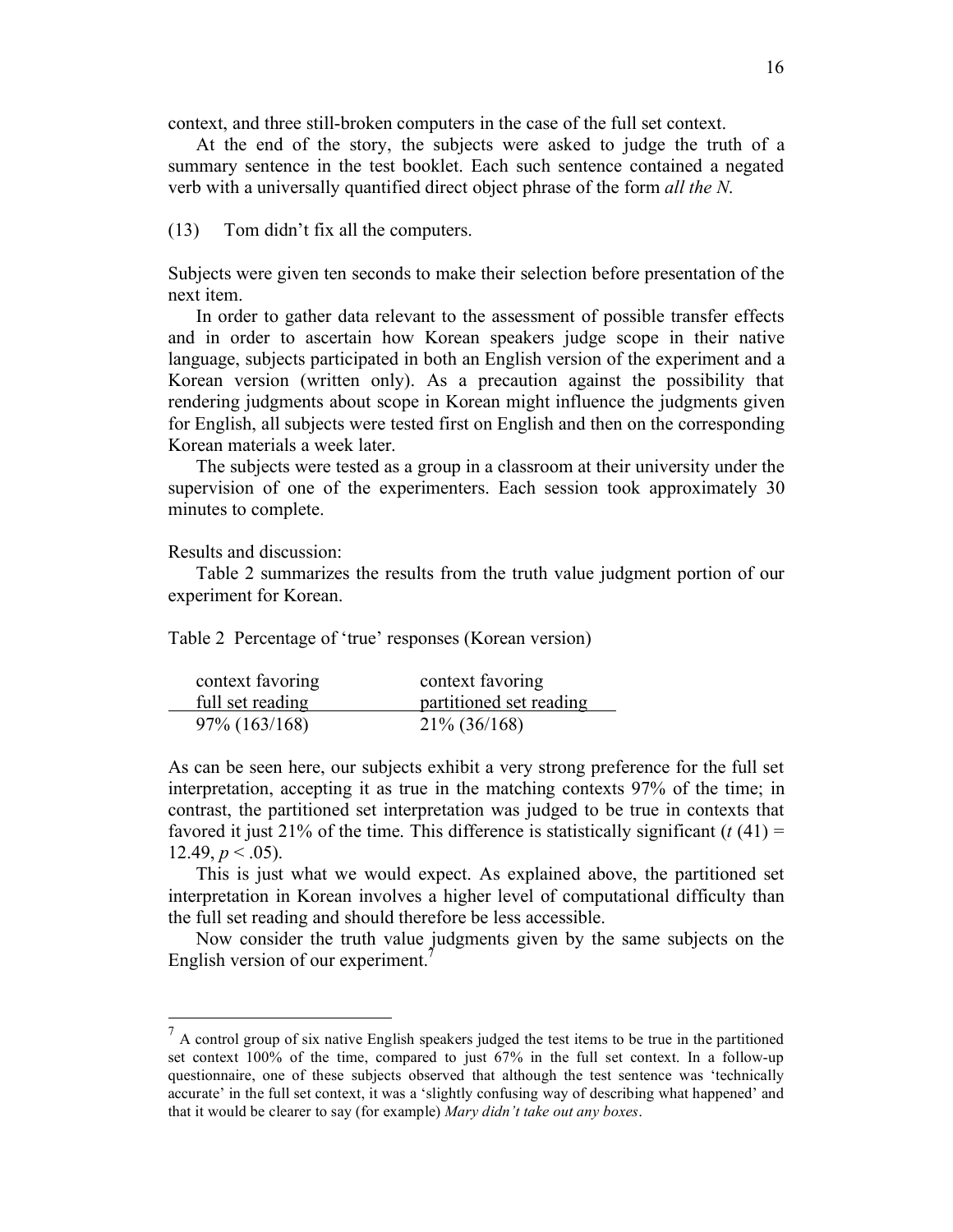Table 3 Percentage of 'true' responses (English version)

| context favoring | context favoring        |
|------------------|-------------------------|
| full set reading | partitioned set reading |
| 93\% (157/168)   | 28\% (47/168)           |

Here again, the preference for the full set interpretation is statistically significant  $(t(41) = 9.06, p < .05)$ .

As the contrast in table 3 makes clear, our subjects exhibited a very strong preference for the full set interpretation of the quantified NP in English. Indeed the preference is not significantly different from the one manifested in Korean, despite the subjects' relatively high proficiency in English and the fact that at least some had probably received instruction concerning the preferred partitioned set interpretation of the English test items. What should we make of this result?

It has sometimes been suggested, notably by Pienemann (1998), that processing considerations play a major role in determining whether and when particular properties of the L1 are transferred to the L2. We adopt a similar idea here, although we do not of course adopt the grammatical mechanisms that typically accompany such proposals. Our hypothesis can be stated as follows.

(14) The preferred interpretation in the L1 will be favored in the L2 if and only if it does not have a greater processing cost in the L2.

As we have already seen, the full set interpretation of the universally quantified NP is preferred in Korean. Since that interpretation has a comparable low cost in English, our hypothesis predicts that it should also be favored in that language by Korean L2 learners—which is indeed what our results show.

An independent test for our hypothesis comes from the acquisition of Korean by native speakers of English—the reverse of the situation we have been focusing on. As already observed, native speakers of English prefer the partitioned set interpretation of *negated*  $V + all N$  patterns in their first language. Crucially, the corresponding interpretation in Korean has a much higher computational cost since the processor is forced to revise its initial interpretation of the quantified NP.

- (15) The partitioned set interpretation in Korean: John-i **motun** salam-ul po-ci anh-ass-ta. John-NOM all person-ACC see-COMP NEG-PST-DECL 'John didn't see all the people.'
	- a. First: Formation of the NP *motun salam* 'all people' and assignment of the default full set interpretation:

John-i **motun** salam-ul .... John-NOM all person-ACC

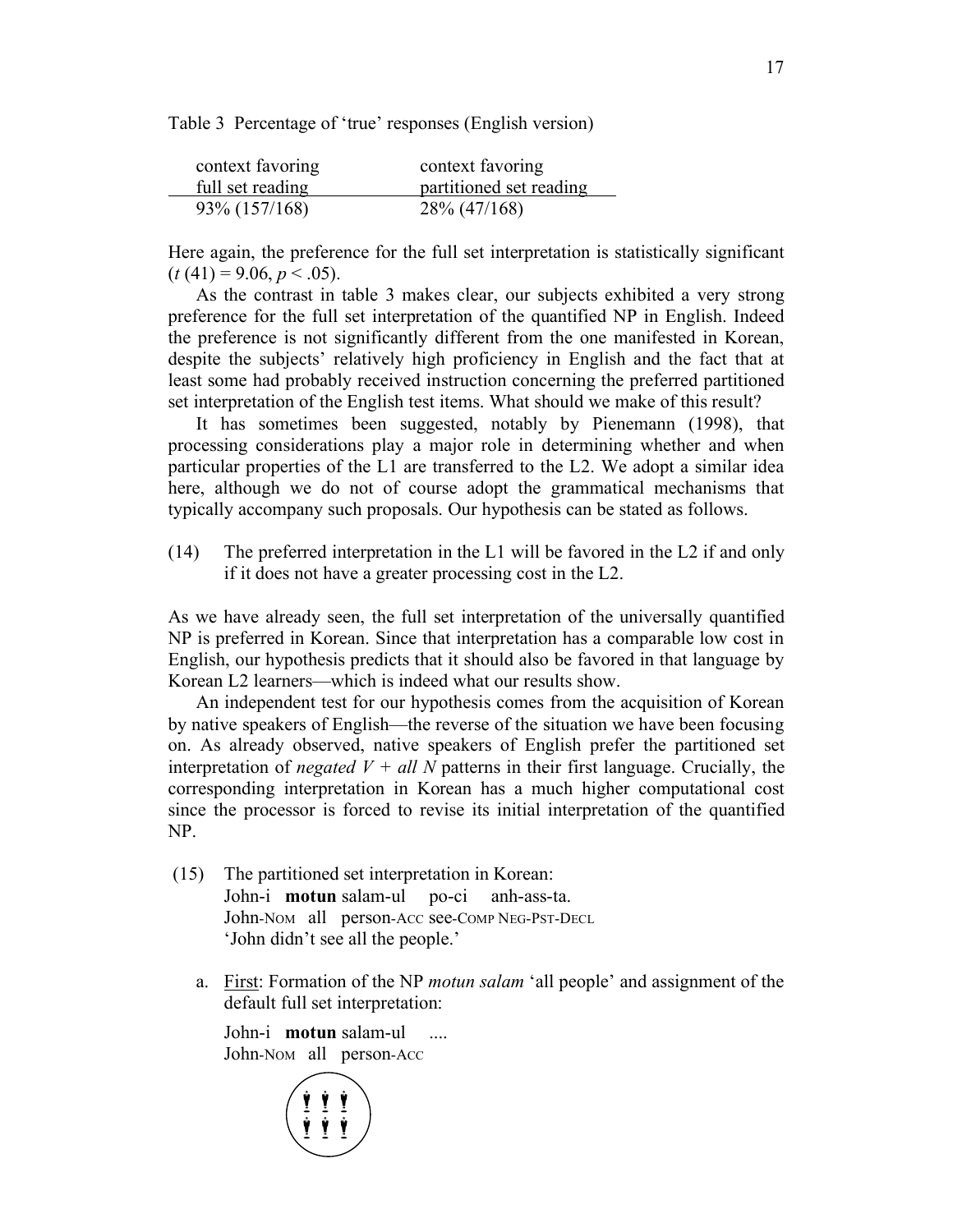b. Subsequently: The negative operator is encountered and assigned wide scope, forcing recomputation of the quantified NP by partitioning the previously formed set.

John-i **motun** salam-ul po-ci anh-ass-ta. John-NOM all person-ACC see-COMP NEG-PST-DECL



In contrast, the partitioned set reading of a direct object NP in English places no special burden on working memory, since it does not require the recomputation of a previously determined interpretation. (Because *not* precedes the quantified NP, the option of forming the partitioned set interpretation is available from the outset.)

 (16) The partitioned set interpretation in English: John didn't see all the people.



Which interpretation do English-speaking L2 learners prefer in Korean? Is it the partitioned set reading that is favored in English? Or is it, as our hypothesis predicts, the less costly full set reading?

In order to address this issue, we conducted a small pilot study involving five relatively advanced English-speaking learners of Korean as a second language by having them take the Korean version of our test. The full set interpretation in Korean was accepted 100% of the time, compared to just 50% for the partitioned set interpretation that is preferred in English. Three of the subjects accepted both interpretations in Korean (as do some native speakers of Korean), and two accepted only the full set reading. Crucially, no one showed a preference for the partitioned set reading that is favored in English.

Although no more than mildly suggestive, these results are consistent with what we predict: the preferred interpretation in the L1 is not carried over to the L2 when it has a higher processing cost in the second language. We hope that work currently underway with beginning and intermediate subjects will allow us to deepen our understanding of the role of processing cost in the acquisition of scopal patterns.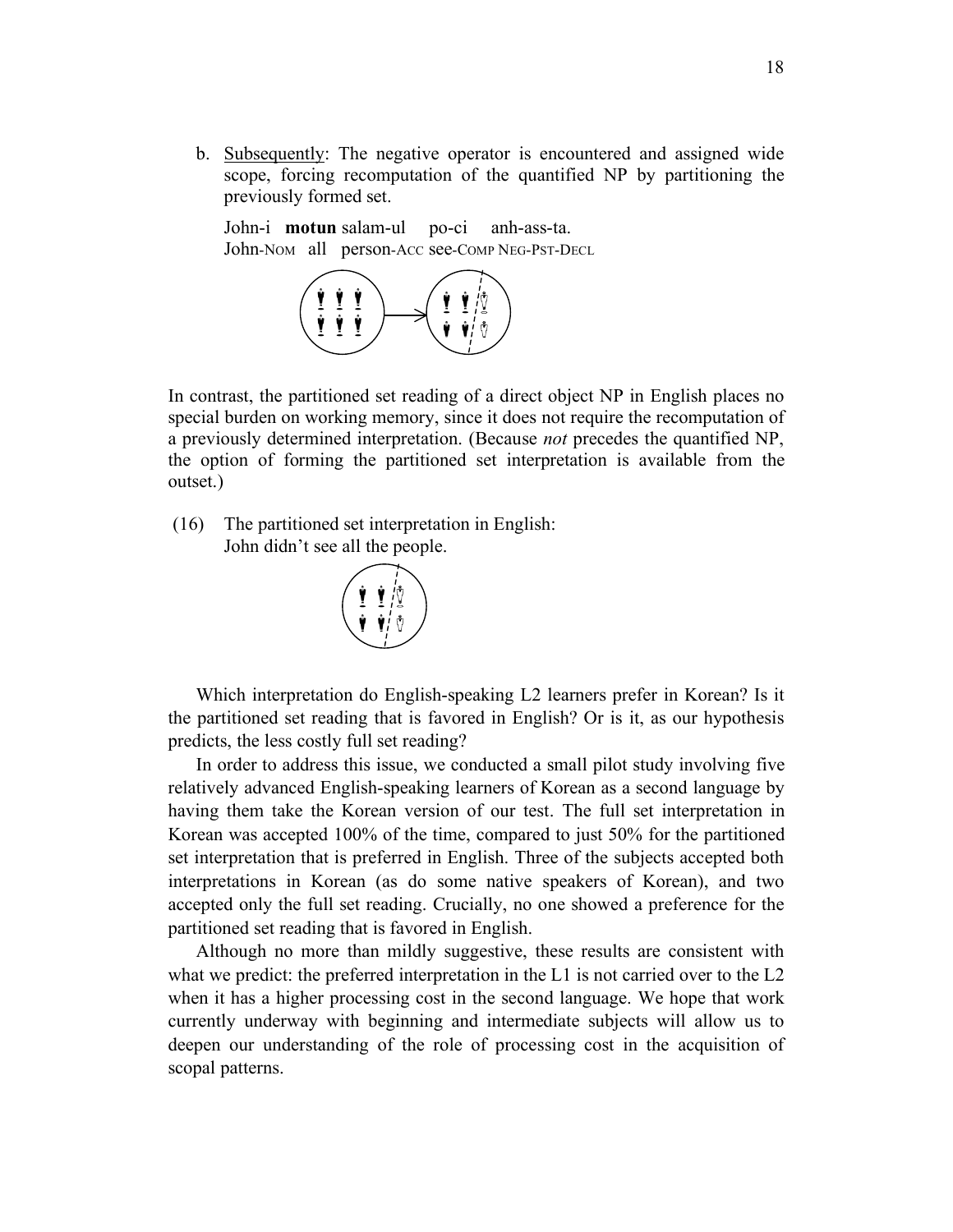# **5. Concluding Remarks**

After a brief introductory survey of emergentist work in SLA, we focused our attention on a phenomenon that exemplifies the challenges confronting contemporary linguistic theory. Negative-quantifier scope manifests a subtle form-meaning mapping that is underdetermined by the input and yet is acquired with apparent effortlessness. Moreover, although it exhibits significant variation across languages, that variation is strictly limited. For these reasons, the phenomenon is a classic candidate for treatment in a UG-type framework.

In fact though, such a treatment is unnecessary; there is an emergentist alternative. A simple efficiency-driven processor, committed to minimizing the burden on working memory, explains why scope has the properties that it does, how language learners come to acquire those properties, and why typological variation is constrained in the way that it is. The key insight, as we have tried to show, is simply that the processor resists revisions to previously computed interpretations—a procedure that requires the recovery of the earlier interpreted NP from memory and the use of additional working memory resources to support its reinterpretation. The aversion to such reinterpretations and to the computational cost that they incur offers insights into key typological and developmental facts—and into why second language acquisition follows the particular course that it does.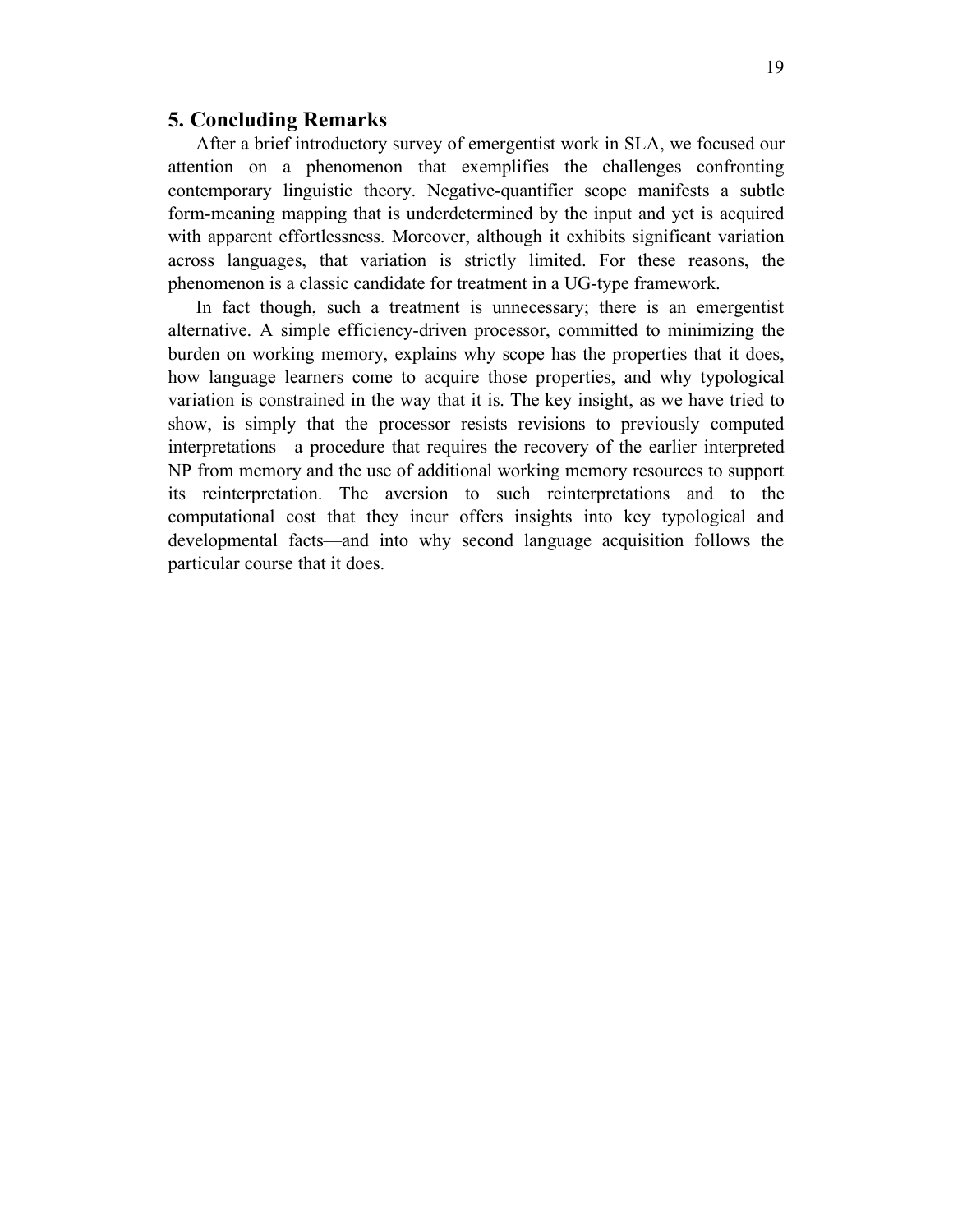# **References**

- Ambridge, B., Theakston, A., Lieven, E., and Tomasello, M. (2006). The distributed learning effect for children's acquisition of an abstract syntactic construction. Cognitive Development **21**, 174-193.
- Bates, E. and MacWhinney, B. (1987). Competition, variation, and language learning. *In*: B. MacWhinney (Ed.), Mechanisms of Language Acquisition, Erlbaum, Mahwah, NJ, pp. 157-193.
- Bybee, J. and Hopper, P. (2001). Frequency and the Emergence of Linguistic Structure, John Benjamins, Amsterdam.
- Caplan, D. and Waters, G. (2002). Working memory and connectionist models of parsing: A reply to MacDonald and Christiansen (2002). Psychological Review **109**, 66–74.
- Carpenter, P., Miyake, A., and Just, M. (1994). Working memory constraints in comprehension: Evidence from individual differences, aphasia, and aging. *In*: M. Gernsbacher (Ed.), Handbook of Psycholinguistics, Academic Press, San Diego, pp. 1075-1122.
- Chang, F., Dell, G., and Bock, K. (2006). Becoming syntactic. Psychological Review **113**, 234-272.
- Chater, N. and Manning, C. (2006). Probabilistic models of language processing and acquisition. Trends in Cognitive Sciences **10**, 335-344.
- Conroy, A., and Lidz, J. (2007). Seriality in LF processing. Ms. Department of Linguistics, University of Maryland.
- Dick, F., Bates, E., Wulfeck, B., Aydelott Utman, J., Dronkers, N., and Gernsbacher, M. (2001). Language deficits, localization, and grammar: Evidence for a distributive model of language breakdown in aphasic patients and neurologically intact individuals. Psychological Review **108**, 759-788.
- Diessel, H. and Tomasello, M. (2005). A new look at the acquisition of relative clauses. Language **81**, 882-906.
- Ellis, N. (2002). Frequency effects in language processing. Studies in Second Language Acquisition **24**, 143-188.
- Ellis, N. (2006a). Language acquisition as rational contingency learning. Applied Linguistics **27**, 1-24.
- Ellis, N. (2006b). Selective attention and transfer phenomena in L2 acquisition: Contingency, cue competition, salience, interference, overshadowing, blocking, and perceptual learning. Applied Linguistics **27**, 164-194.
- Ellis, N. and Larsen-Freeman, D. (2006). Language emergence: Implications for applied linguistics. Applied Linguistics **27**, 558-589.
- Elman, J. (1993). Learning and development in neural networks: The importance of starting small. Cognition **48**, 71-99.
- Elman, J. (2002). Generalization from sparse input. Proceedings of the 38th Regional Meeting of the Chicago Linguistic Society, 175-200.
- Elman, J. (2005). Computational approaches to language acquisition. *In*: K. Brown (Ed.), Encyclopedia of Language and Linguistics, 2nd ed., Elsevier, Oxford, UK.
- Elman, J., Bates, E., Johnson, M., Karmiloff-Smith, A., Parisi, D., and Plunkett, K. (1996). Rethinking Innateness: A Connectionist Perspective on Development. MIT Press, Cambridge, MA.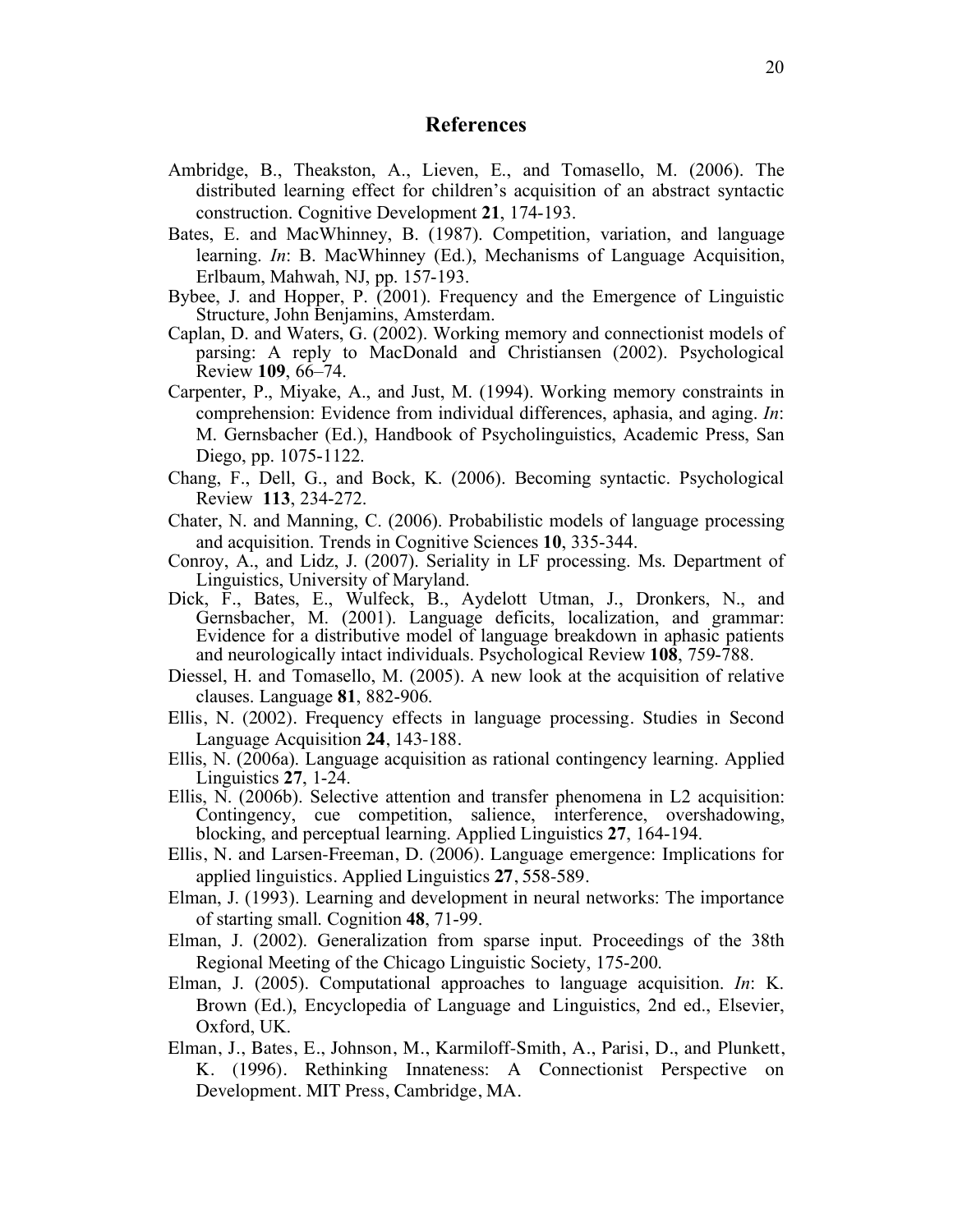- Ferreira, F. (2003). The misinterpretation of noncanonical sentences. Cognitive Psychology **47**, 164-203.
- Genarri, S. and MacDonald, M. (2005/2006). Acquisition of negation and quantification: Insights from adult production and comprehension. Language Acquisition **13**, 125-168.
- Goldberg, A. (1998). The emergence of the semantics of argument structures. *In*: B. MacWhinney (Ed.), The Emergence of Language. Erlbaum, Mahwah, NJ, pp. 197-212.
- Goldberg, A. and Casenhiser, D. (2008). Construction learning and second language acquisition. *In*: P. Robinson, N. Ellis (Eds.), Handbook of Cognitive Linguistics and Second Language Acquisition, Routledge, New York, pp. 197-215.
- Gibson, E. (1998). Linguistic complexity: Locality of syntactic dependencies. Cognition **68**, 1-76.
- Gregg, K. (2003). The state of emergentism in second language acquisition. Second Language Research **19**, 95-128.
- Han, C., Lidz, J., Musolino, J. (2007). V-raising and grammar competition in Korean: Evidence from negation and quantifier scope. Linguistic Inquiry **38**, 1-48.
- Hawkins, J. (2004). Efficiency and Complexity in Grammars, Oxford University Press, Oxford, UK.
- Haspelmath, M. to appear. Parametric versus functional explanations of syntactic universals. *In*: T. Biberauer (Ed.), The Limits of Syntactic Variation, Jon Benjamins, Amsterdam.
- Herron, D. and Bates, E. (1997). Sentential and acoustic factors in the recognition of open- and closed-class words. Journal of Memory and Language **37**, 217- 239.
- Ionin, T., Zubizarreta, M., and Maldonado, S. (2008). Sources of linguistic knowledge in the second language acquisition of English articles. Lingua **118**, 554-576.
- Jackendoff, R. (1988). Why are they saying these things about us? Natural Language and Linguistic Theory **6**, 435-442.
- Jackendoff, R. (2002). Foundations of Language, Oxford University Press, Oxford, UK.
- Lewis, J., and Elman, J. (2001). Learnability and the statistical structure of language: Poverty of stimulus arguments revisited. Proceedings of the 26th Annual Boston University Conference on Language Development, 359-370.
- MacWhinney, B. (1987). The competition model. *In*: B. MacWhinney (Ed.), Mechanisms of Language Acquisition, Erlbaum, Mahwah, NJ, pp. 249-308.
- MacWhinney, B. (2000) Emergence from what? Comments on Sabbagh & Gelman. Journal of Child Language **27**, 727–733.
- MacWhinney, B. (2004). A multiple process solution to the logical problem of language acquisition. Journal of Child Language **31**, 883-914.
- MacWhinney, B. (2008). A unified model. *In*: P. Robinson, N. Ellis (Eds.), Handbook of Cognitive Linguistics and Second Language Acquisition, Routledge, New York, pp. 341-371.
- Musolino, J., Crain, S., and Thornton, R. (2000). Navigating negative quantificational space. Linguistics **38**, 1-32.